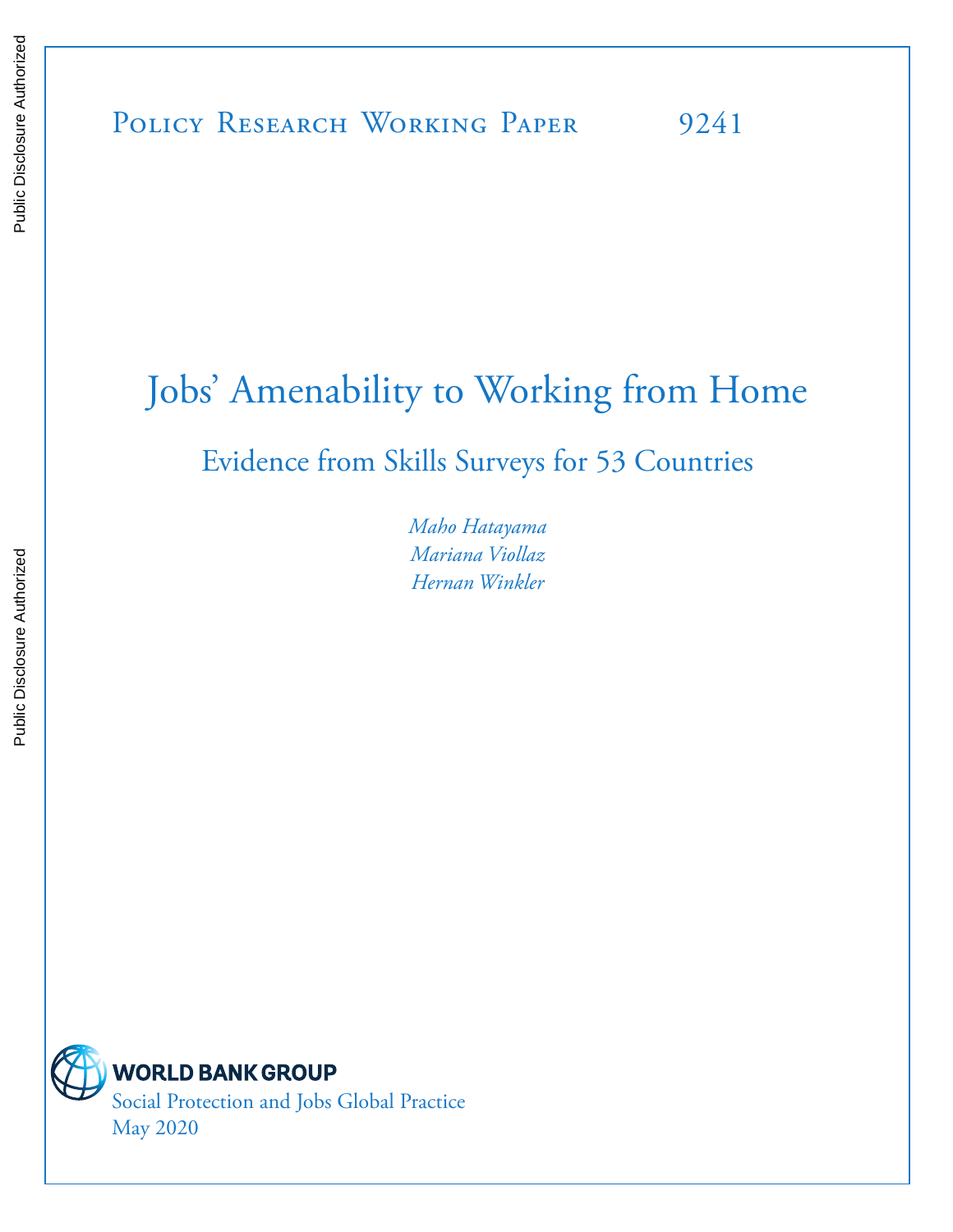## **Abstract**

The spread of COVID-19 and implementation of "social distancing" policies around the world have raised the question of how many jobs can be done at home. This paper uses skills surveys from 53 countries at varying levels of economic development to estimate jobs' amenability to working from home. The paper considers jobs' characteristics and uses internet access at home as an important determinant of working from home. The findings indicate that the amenability of jobs to working from home increases with the level of economic development of the country. This is driven by jobs in poor countries being more intensive in physical/manual tasks, using less information

and communications technology, and having poorer internet connectivity at home. Women, college graduates, and salaried and formal workers have jobs that are more amenable to working from home than the average worker. The opposite holds for workers in hotels and restaurants, construction, agriculture, and commerce. The paper finds that the crisis may exacerbate inequities between and within countries. It also finds that occupations explain less than half of the variability in the working-from-home indexes within countries, which highlights the importance of using individual-level data to assess jobs' amenability to working from home.

*The Policy Research Working Paper Series disseminates the findings of work in progress to encourage the exchange of ideas about development*  issues. An objective of the series is to get the findings out quickly, even if the presentations are less than fully polished. The papers carry the *names of the authors and should be cited accordingly. The findings, interpretations, and conclusions expressed in this paper are entirely those of the authors. They do not necessarily represent the views of the International Bank for Reconstruction and Development/World Bank and its affiliated organizations, or those of the Executive Directors of the World Bank or the governments they represent.*

This paper is a product of the Social Protection and Jobs Global Practice. It is part of a larger effort by the World Bank to provide open access to its research and make a contribution to development policy discussions around the world. Policy Research Working Papers are also posted on the Web at http://www.worldbank.org/prwp. The authors may be contacted at hwinkler@worldbank.org.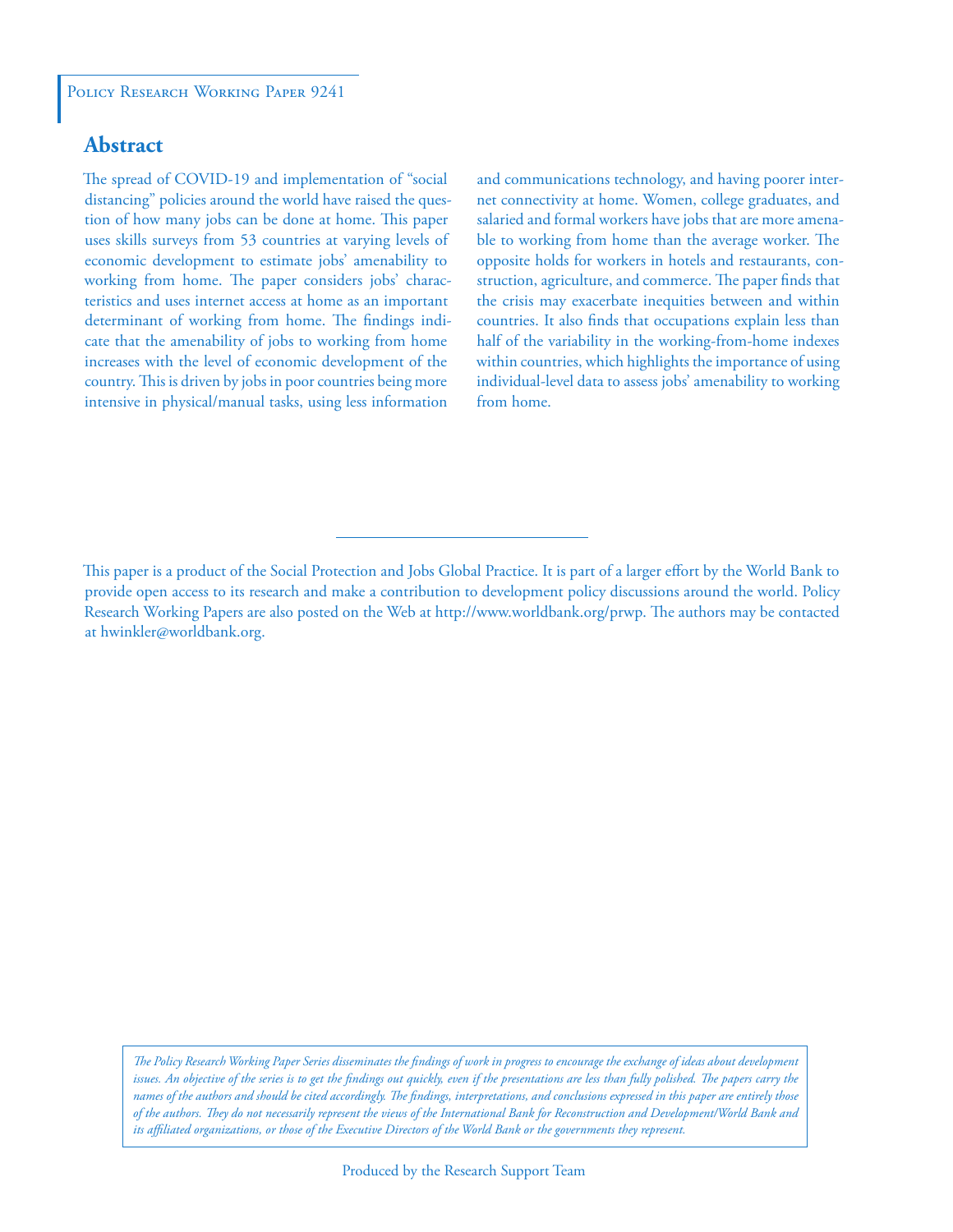## **Jobs' Amenability to Working from Home:**

#### **Evidence from Skills Surveys for 53 Countries**[∗](#page-2-0)

Maho Hatayam[a§](#page-2-1) Mariana Viollaz<sup>ł</sup>

Hernan Winklerf

*Updated August 2020*

JEL codes: J22, J61, O30

Keywords: Home-based-work, telework, internet, ICT, tasks.

<span id="page-2-0"></span><sup>∗</sup> The findings, interpretations, and conclusions in this paper are entirely those of the authors. They do not necessarily represent the view of the World Bank Group, its Executive Directors, or the countries they represent. The empirical results for the Middle East and North Africa region are part of a background paper for the report "Economic Transformation and Jobs: Making markets work for people in the MENA region" of the World Bank MNA Chief Economist Office.

<span id="page-2-1"></span><sup>§</sup> Junior Professional Officer. The World Bank, Jobs Group, Washington DC, e-mail: [mhatayama@worldbank.org](mailto:mhatayama@worldbank.org)

<span id="page-2-2"></span><sup>&</sup>lt;sup>1</sup> Senior Researcher. CEDLAS-FCE-UNLP. E-mail: [mviollaz@cedlas.org](mailto:mviollaz@cedlas.org)

<span id="page-2-3"></span><sup>&</sup>lt;sup>S</sup> Senior Economist. The World Bank, Jobs Group, Washington DC, e-mail[: hwinkler@worldbank.org](mailto:hwinkler@worldbank.org)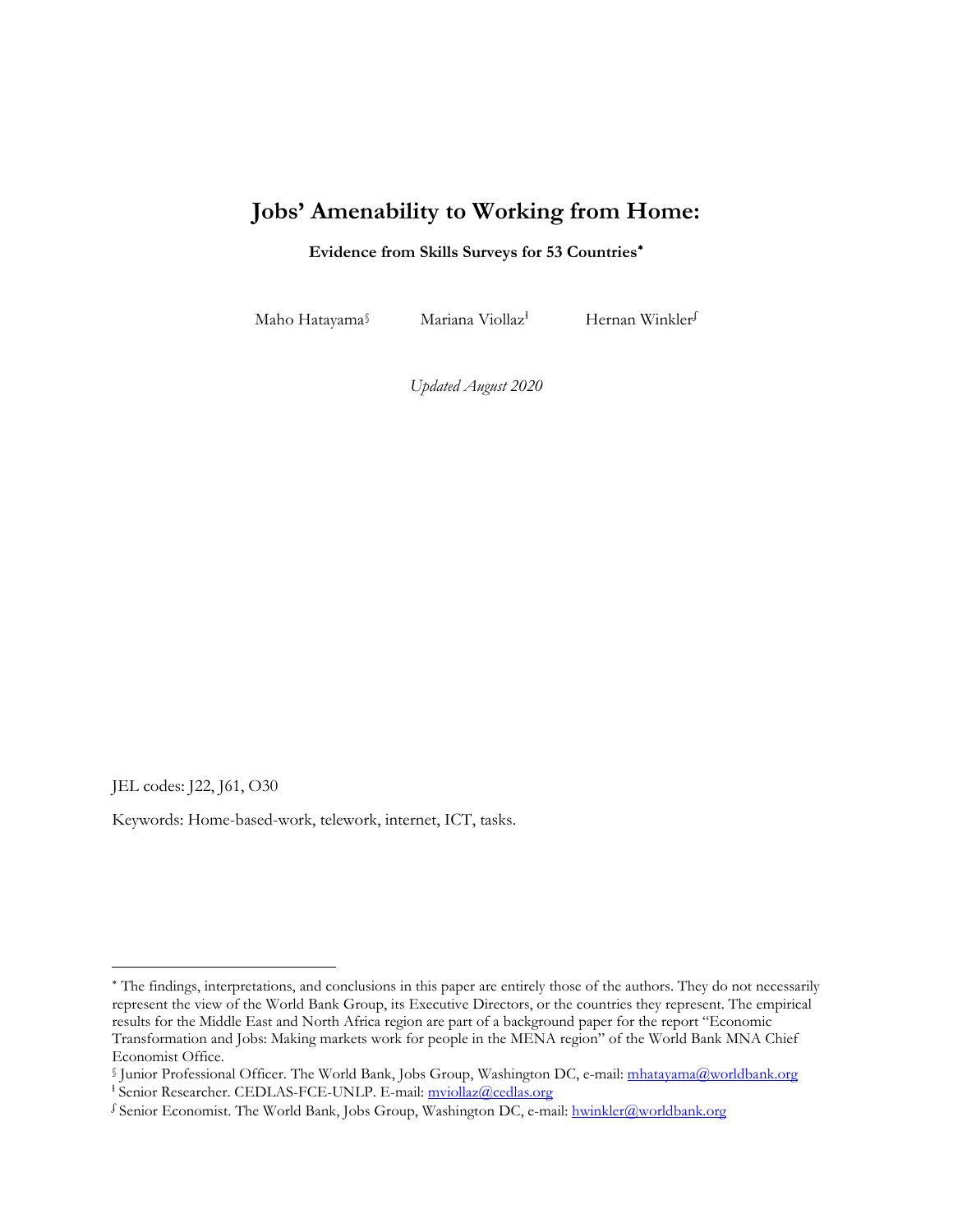#### **1. Introduction**

The spread of COVID-19 and the implementation of "social distancing" policies around the world have raised the question of how many jobs can be done at home. Most of the existing efforts to estimate these figures rely on US-based measures of the type of tasks required by different occupations (Dingel & Neiman, 2020a; Avdiu & Nayyar, 2020; Mongey, Pilossoph, & Weinberg, 2020; Leibovici, Santacreu, & Famiglietti, 2020).[1](#page-3-0) However, the task content of jobs exhibits substantial variation across countries (Lo Bello, Sanchez-Puerta, & Winkler, 2019; Hardy, Lewandowski, Park, & Yang, 2018). Differences in the organization of production or in the level of technology adoption across countries imply that the same occupation may be more intensive in face-to-face interactions or in physical tasks in poorer economies. As a result, using USbased measures to estimate the amenability to *working from home* (WFH) in developing countries may lead to biased conclusions.

To overcome this challenge, this paper uses skill and household surveys from 53 countries at different levels of economic development with rich information on the type of tasks carried out by people at work. We estimate indexes of the task content of jobs to rank them by their vulnerability to social distancing measures according to their amenability to a remote setup. In addition, given that the task data vary at the individuallevel—and not by occupation, as in the Occupational Information Network (O\*NET) classification—we show how the likelihood of being able to work from home correlates with other characteristics of the individual and his or her job.

We build on the literature by estimating jobs' amenability to WFH, as opposed to estimating the fraction of jobs that can be done at home. Estimating the latter is challenging since choosing the tasks that determine whether a person can work from home is largely arbitrary, specifically if one does not have a model linking such tasks to the probability of WFH during a pandemic. Dingel & Neiman (2020b) and Saltiel (2020) consider that an occupation cannot be performed from home if at least one of several conditions holds. For instance, in the Dingel & Neiman (2020b) study, some of categories that are sufficient to consider that an occupation cannot be done at home include "Performing for or Working Directly with the Public is very important", "Handling and Moving Objects is very important" or "Repairing and Maintaining Electronic Equipment is very important." However, occupational requirements can change during exceptional conditions. For example, while for professionals in communications or in law it is very important to have contact with the public, they can still carry out some (but not all) of their tasks using ICT (Information and Communication Technologies); craft workers for whom handling and moving objects is crucial may still be able to sell their products through e-commerce; individuals repairing equipment can still work on portable objects at home, to name a few examples. More generally, occupations comprise a bundle of tasks, and while

<span id="page-3-0"></span><sup>&</sup>lt;sup>1</sup> An exception is Saltiel (2020), who uses STEP surveys.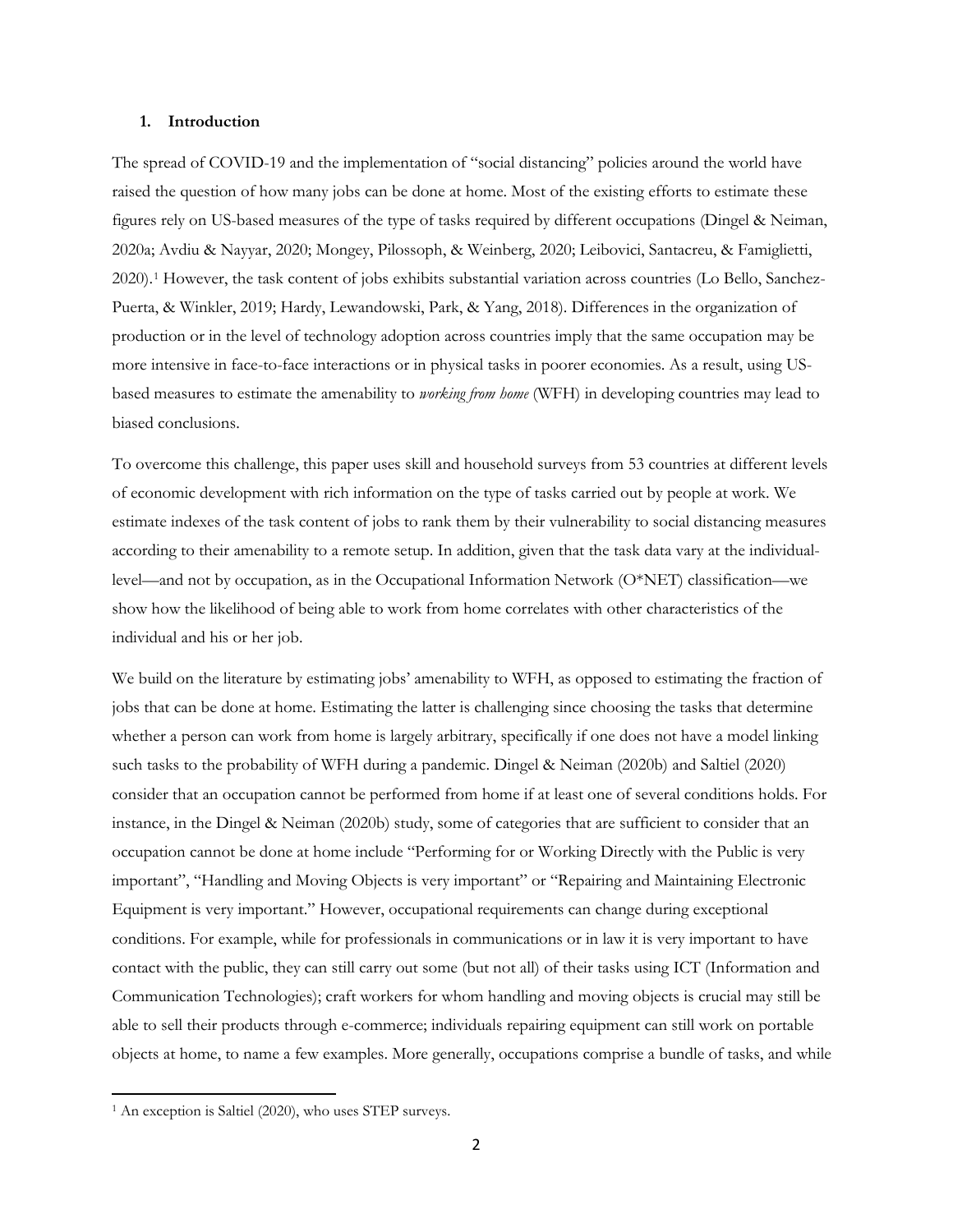it may be optimal to work at a specific location and in *face-to-face* (F2F) contact with the public or co-workers, suboptimal work arrangements are also feasible for some occupations, particularly during a pandemic.<sup>[2](#page-4-0)</sup>

Another caveat of using criteria where at least one sufficient condition has to be satisfied to categorize jobs is that it is not clear how to choose the number of conditions to consider when several alternatives are available. If only one condition needs to be satisfied to classify an occupation as not being able to be done at home, then the more conditions that the researcher adds to the list, the higher are the chances that at least one of them will be satisfied by a given job. For example, one of the data sets used in this paper includes a battery of questions to measure F2F contact. Two of these questions are "How often does your job usually involve sharing work-related information with co-workers?" and "How often does your job usually involve instructing, training or teaching people, individually or in groups?" A priori, both are valid proxy variables for F2F work, but while almost 100 percent of people respond "very often" to the first question in most countries, there is substantially more variation in the responses to the latter. More generally, the more questions we consider to measure F2F, the higher the fraction of workers that would be classified as having an F2F-intensive job. Discarding questions and data based on this empirical observation is somewhat arbitrary.

There are two studies that are exceptions to the one-sufficient-condition criteria. Mongey et al. (2020) construct WFH and physical proximity measures for the United States using O\*NET data. For the WFH measure, they use the same set of task variables as Dingel & Neiman (2020a, 2020b), but instead of defining binary indicators, they allow both the WFH and physical proximity measures to vary between 0 and 1. Leibovici, Santacreu, & Famiglietti (2020) construct a contact-intensity measure for the United States using occupation-level information from O\*NET and aggregating the possible scores for the question about performing tasks in close physical proximity to other people. The final measure can take a value from 0 to 100.

To measure jobs' amenability to WFH, we exploit all the variables available in the data that describe job tasks related to home-based work. Instead of using a criterion based on satisfying at least one sufficient condition to classify occupations, we argue that the more (less) the conditions that are satisfied, the lower (higher) the amenability of a given job to be carried out at home. For example, according to our criteria, a job that satisfies three conditions would be less amenable to home-based-work than one that satisfies only one or two of those conditions. Accordingly, we also exploit categorical variables describing the intensity of different tasks, instead of transforming them into binary outcomes. While this approach still relies on the assumption that all

<span id="page-4-0"></span><sup>&</sup>lt;sup>2</sup> As a robustness check, we construct an index following a methodology more similar to that of Dingel and Neiman (2020a, 2020b) and Saltiel (2020) where only one condition needs to be satisfied in order for a job not to be amenable to WFH and find that it is highly correlated with our WFH measures (see [Figure A 3\)](#page-31-0).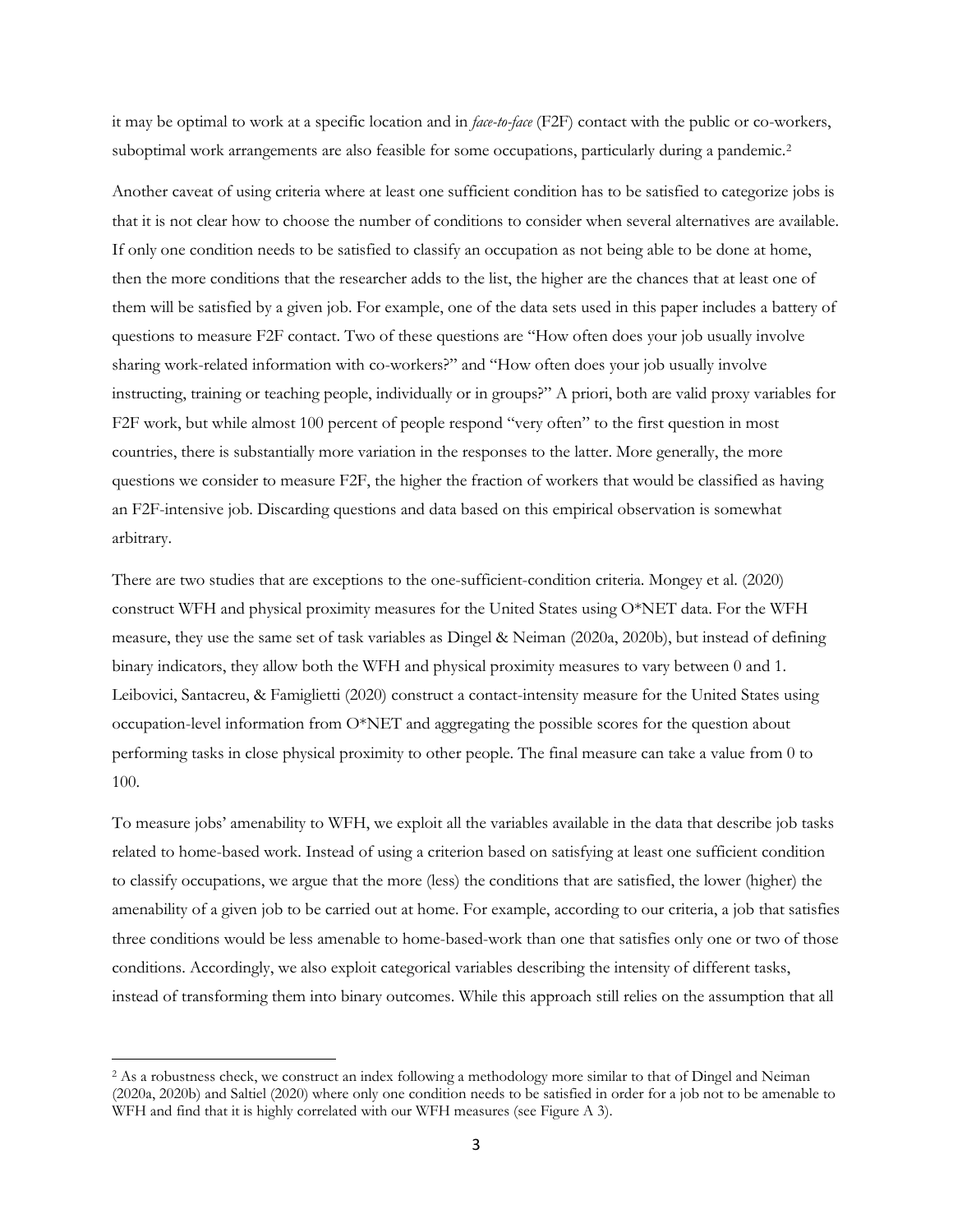characteristics related to the probability of working from home have the same weight, it exploits more information than a binary approach.

We use four groups of tasks to assess jobs' amenability to WFH. First, we use measures of physical intensity and manual work to capture tasks that are more likely to be location-specific—because they require handling large items or use specific equipment, for example—and cannot be done at home. Second, we use measures of F2F-intensive tasks such as those that involve supervision or contact with the public. Third, we create an index of ICT use at work, to reflect the fact that while some jobs may require substantial F2F intensity, some of such tasks can be carried out using ICT and do not necessarily have to be done in-person. Finally, and in contrast to existing studies, we also exploit information on having an internet connection at home as an important factor to determine the likelihood of a remote setup. This is important since workers in developing countries who may use ICT and have internet connectivity at the workplace, do not necessarily have access to the same resources at home. Another reason why we estimate the amenability—and not the fraction—of jobs that can be performed remotely for such a large set of countries is that several of the surveys were collected circa 2012, when internet connectivity was significantly lower than today. However, under the assumption that relative connectivity across countries or types of workers remained stable, our estimates can still be used to compare the WFH measures across these categories.[3](#page-5-0)

We find that the social distancing measures associated with COVID-19 may exacerbate the jobs divide that preceded the crisis. The jobs intensive in tasks that are amenable to WFH are more prevalent in richer countries, and among workers with high levels of education, in salaried employment and with access to social insurance. Low-income, self-employed, and informal workers are not only less likely to do their jobs when WFH is the only option, but also less likely to have access to income protection schemes if these are channeled through the existing social security infrastructure.

Our findings highlight the importance of social protection programs to safeguard the most vulnerable during the crisis. Efforts to reach informal workers are crucial since they are less likely to have access to existing social insurance benefits, and also to additional programs launched in response to the crisis through the social security or tax administration infrastructures. Our results also show the importance of fostering technology adoption to protect jobs while respecting social distancing measures. To a large extent, the between and within country divide in WFH amenability is driven by unequal access to ICT. These benefits of digital technologies should be considered by governments in developing countries when investing in broadband infrastructure.

<span id="page-5-0"></span><sup>3</sup> In fact, the coefficient of correlation between the share of internet users by country in 2012 vs 2017 is 0.94 (own estimates based on data from World Development Indicators, WDI).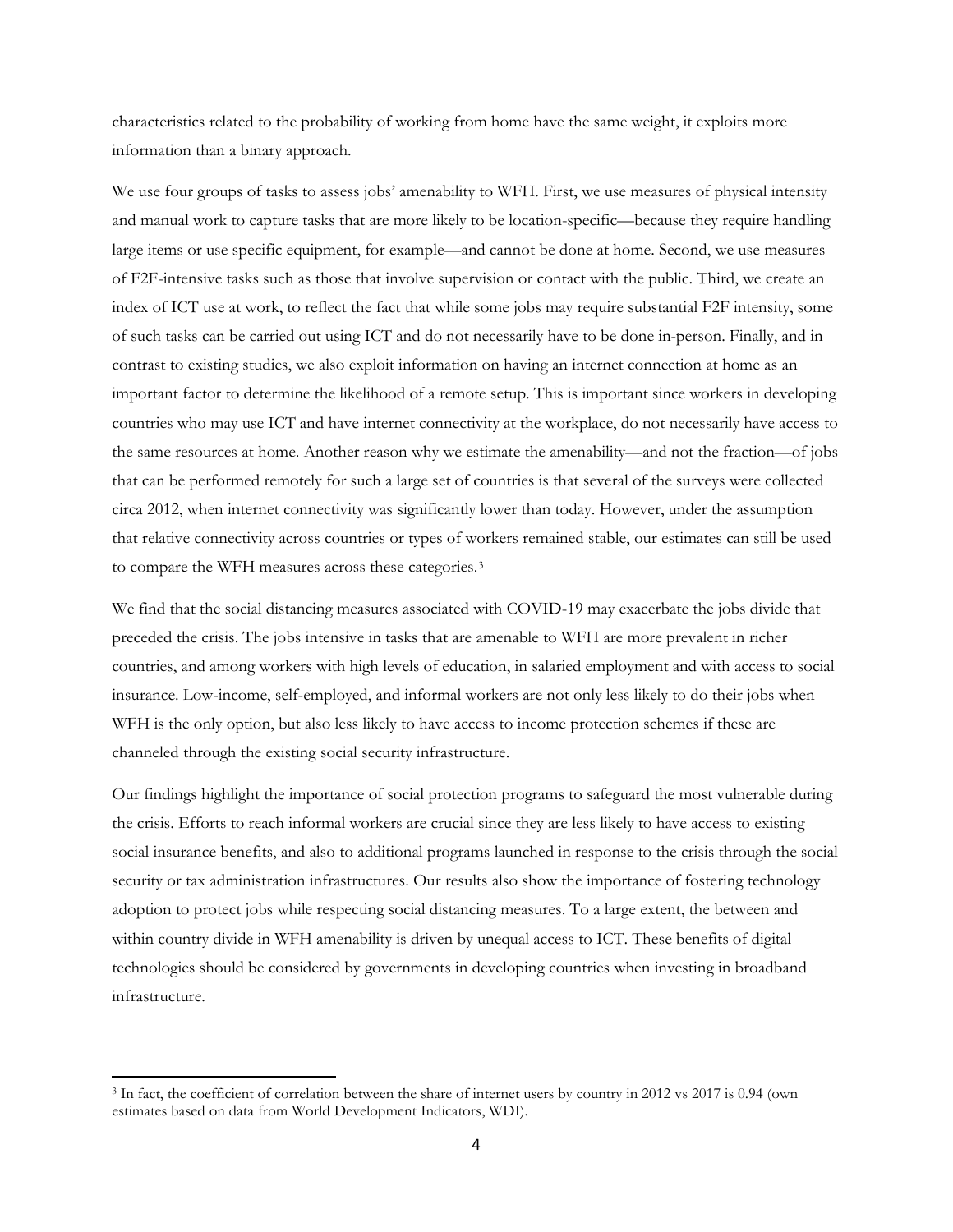Finally, it is important to mention that this paper does not consider the role of essential sectors or workers (whose jobs are not affected by social distancing measures) since there is substantial heterogeneity in these policies between and within countries that cannot be fully accounted for in this paper.[4](#page-6-0) Our individual-level measures of WFH amenability, however, can be used to assess the potential impacts of essential work policies.

The rest of this paper is structured as follows. Section 2 describes the data and the main features of the methodology. Section 3 describes the results and Section 4 concludes. The paper includes an Appendix with more detailed information on the methodology, and the estimated indexes by detailed socioeconomic group and country.

#### **2. Data**

We use three data sets covering 53 countries at different levels of development to estimate our WFH measure (see [Table 1\)](#page-7-0). First, we use the Surveys of Adult Skills of PIAAC (Programme for the International Assessment of Adult Competencies) for 35 countries. This survey collects information about working-age individuals and covers both rural and urban areas. Second, we use the STEP (Skills Towards Employability and Productivity) surveys for 15 developing countries.[5](#page-6-1) The surveys are representative of urban areas (except Sri Lanka and the Lao People's Democratic Republic, which included both urban and rural areas) and collect information about working-age individuals. Finally, we use the Labor Market Panel Surveys (LMPS) for three countries in the Middle East and North Africa (MENA) region, namely the Arab Republic of Egypt, Jordan and Tunisia. These are standard labor force surveys that, in addition to the typical labor market information, also collect data about specific tasks carried out at work. Our final sample for all three data sets includes employed individuals ages 16 to 64 years.

<span id="page-6-0"></span><sup>4</sup> Garrote Sanchez, Gomez Parra, Ozden, & Rijkers (2020) consider the role of essential workers in their assessment of WFH measures in the European Union.

<span id="page-6-1"></span><sup>5</sup> We exclude China since the data are only representative of Yunnan province. There is no STEP survey for El Salvador, thereby we use instead a skills survey that includes a similar questionnaire.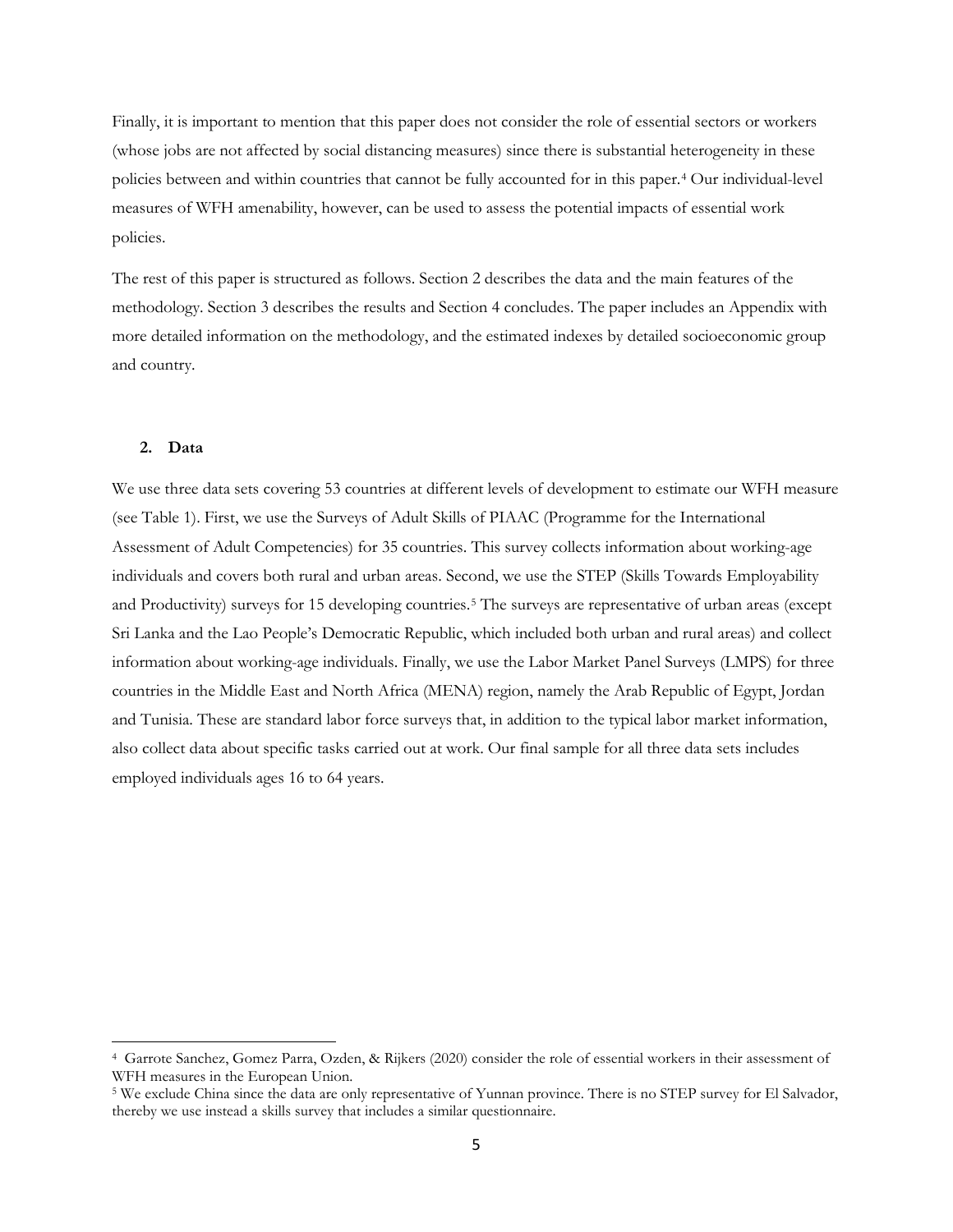<span id="page-7-0"></span>**Table 1. List of skills surveys**

| Dataset | Countries                                                                                                                                                                                                                                                                                       | Year      |
|---------|-------------------------------------------------------------------------------------------------------------------------------------------------------------------------------------------------------------------------------------------------------------------------------------------------|-----------|
| PIAAC   | Austria, Belgium (Flanders), Canada, Czech Republic, Denmark,<br>Estonia, Finland, France, Germany, Ireland, Italy, Japan, Korea,<br>Netherlands, Norway, Poland, Russian Federation, Slovak Republic,<br>Spain, Sweden, United Kingdom (England and Northern Ireland),<br><b>United States</b> | 2011/2012 |
|         | Chile, Greece, Israel, Lithuania, New Zealand,<br>Singapore, Slovenia, Turkey                                                                                                                                                                                                                   | 2014/2015 |
|         | Ecuador, Hungary, Kazakhstan, Mexico, Peru                                                                                                                                                                                                                                                      | 2017      |
| STEP    | Bolivia, Colombia, Lao PDR, Sri Lanka, Vietnam                                                                                                                                                                                                                                                  | 2012      |
|         | Armenia, El Salvador, Georgia, Ghana, Kenya, North Macedonia,<br>Ukraine                                                                                                                                                                                                                        | 2013      |
|         | Serbia                                                                                                                                                                                                                                                                                          | 2015/2016 |
|         | Kosovo, Philippines                                                                                                                                                                                                                                                                             | 2015      |
| LMPS    | Tunisia                                                                                                                                                                                                                                                                                         | 2014      |
|         | Jordan                                                                                                                                                                                                                                                                                          | 2016      |
|         | Egypt                                                                                                                                                                                                                                                                                           | 2018      |

[Table 2](#page-8-0) shows the types of tasks used to estimate the WFH index, Appendix 1 describes the rationale for choosing these tasks, and [Table A 1](#page-25-0) in Appendix 2 shows the complete list of variables. Such variables are slightly different across the three data sets. For example, while STEP has information on whether the job requires contact with customers, such information is not collected in the LMPS for Jordan and Tunisia. Thereby, while the indexes can be compared across countries within the STEP, PIAAC and LMPS data sets, comparisons are not possible across them.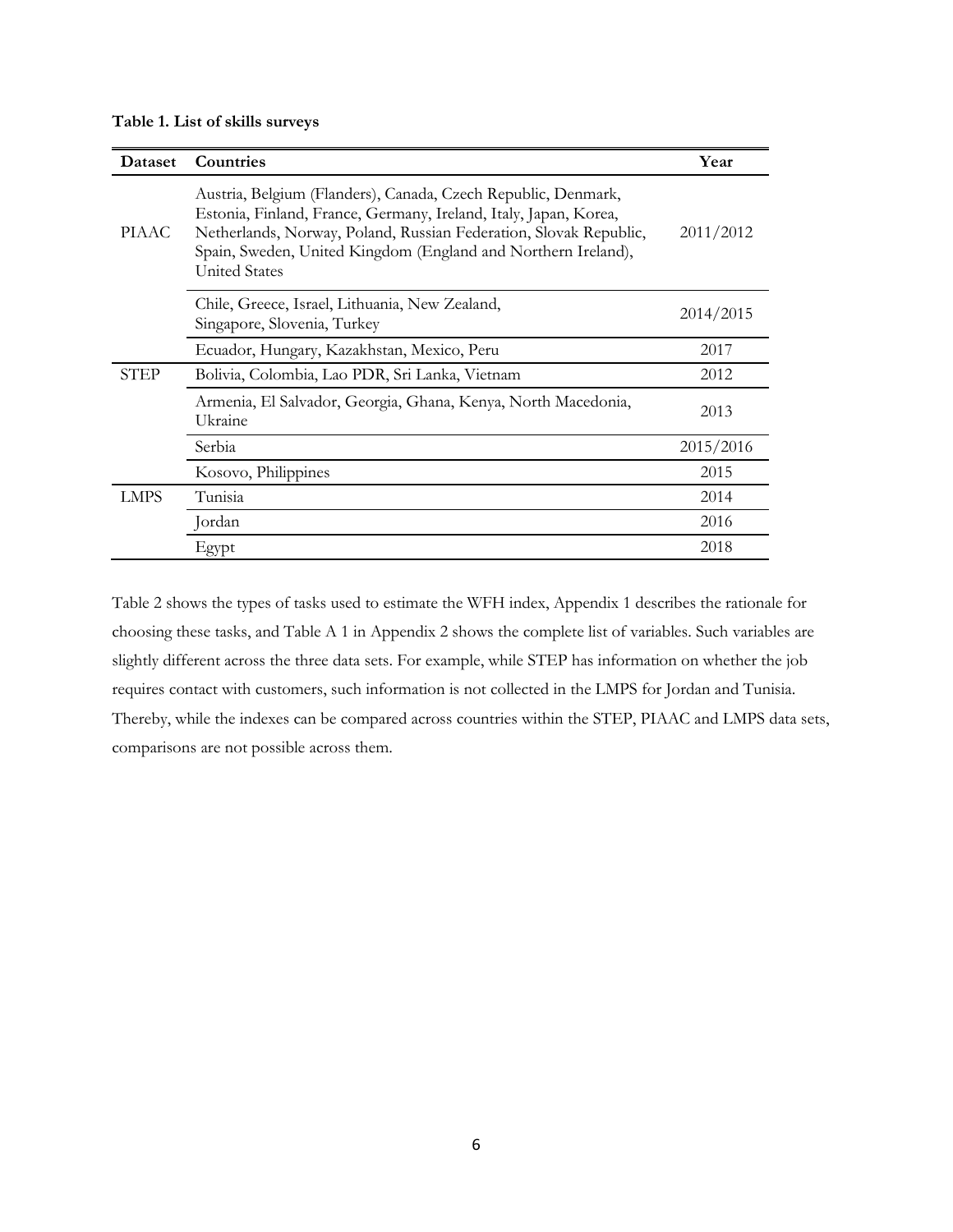<span id="page-8-0"></span>**Table 2. Description of the task indexes**

| Task index                                                                            | <b>Tasks</b>                                                                                   |  |
|---------------------------------------------------------------------------------------|------------------------------------------------------------------------------------------------|--|
| Physical and manual<br>a)                                                             | Job is physically intensive                                                                    |  |
| (a higher value indicates more<br>physical/manual intensity)                          | Repairing equipment                                                                            |  |
|                                                                                       | Operating heavy machinery                                                                      |  |
| b) Face-to-Face (F2F)                                                                 | Supervising others                                                                             |  |
| (a higher value indicates more<br>F2F intensity)                                      | Contact with customers, public, students                                                       |  |
| Low ICT use at work<br>c)                                                             | Low or no computer use at work                                                                 |  |
| (a higher value indicates lower<br>ICT use at work)                                   | Low or no cell phone use at work                                                               |  |
| d) Low ICT at home                                                                    | No internet connection at home                                                                 |  |
| (based on a dummy variable equal<br>to one if the home has no<br>internet connection) |                                                                                                |  |
| <b>WFH</b><br>e)                                                                      | Combination of Physical/Manual, F2F, Low ICT use                                               |  |
| (a higher value indicated higher<br>WFH amenability)                                  | at work, multiplied by -1                                                                      |  |
| WFH adjusted<br>f)                                                                    | Combination of Physical/Manual, F2F, Low ICT use<br>at work, Low ICT at home, multiplied by -1 |  |
| (a higher value indicated higher<br>WFH amenability)                                  |                                                                                                |  |

#### **3. Results**

#### **3.1 Cross-country results**

[Figure 1](#page-9-0) shows the correlation between the physical/manual and F2F task indexes and GDP per capita. The magnitude of the indexes is equivalent to the number of standard deviations above/below the average worker among all the countries in the sample. For example, a physical/manual index equal to 0.45 in the case of Turkey [\(Figure 1,](#page-9-0) panel (a)) means that jobs in Turkey are on average 0.45 standard deviations above that of the average worker among PIAAC countries in terms of physical/manual intensity. Richer countries have jobs less intensive in physical/manual skills [\(Figure 1,](#page-9-0) panels (a) and (c)). This factor would tend to reduce the amenability of jobs to be done at home disproportionately among poorer countries, given that their jobs would tend to be more location or equipment-specific according to this measure. In contrast, the intensity of jobs in F2F tasks tends to increase with economic development [\(Figure 1,](#page-9-0) panels (b) and (d)). This is driven by jobs intensive in non-routine interpersonal tasks, whose duties require more supervision or contact with the public.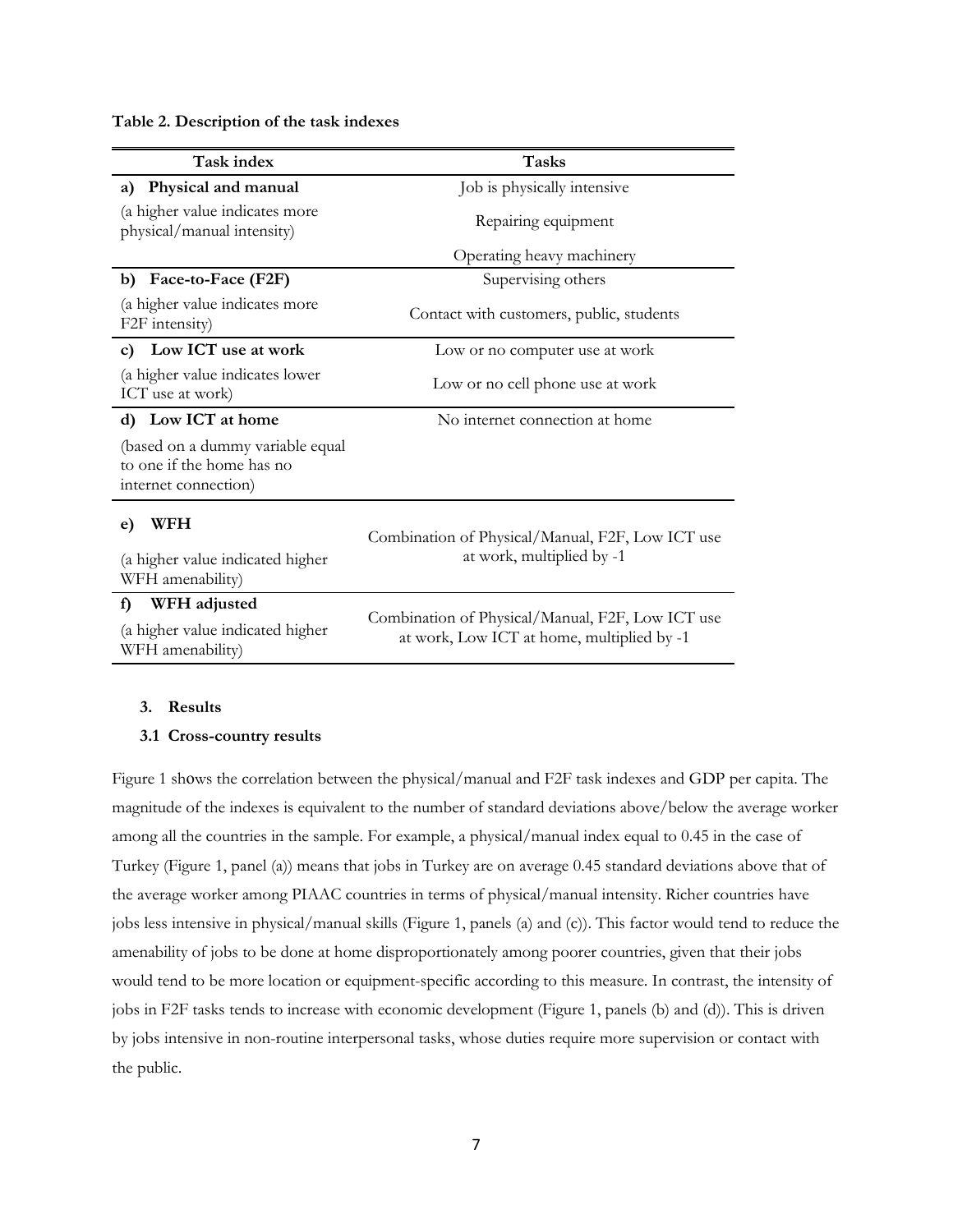

<span id="page-9-0"></span>**Figure 1. Physical/Manual and F2F intensity, by GDP per capita**

Note: The vertical axis measures the corresponding task index, in standard deviations from the mean for all PIAAC/STEP countries. GDP per capita PPP comes from the World Development Indicators (WDI) and corresponds to the same year of the respective PIAAC and STEP surveys.

The fact that the intensity of jobs on physical/manual tasks tends to decline with economic development, and that the intensity on F2F tasks shows the opposite pattern suggests that two opposing forces are at play when shaping the relationship between WFH measures and GDP per capita. However, F2F occupations also tend to be more intensive in ICT use. As seen in [Figure 2,](#page-10-0) countries such as Singapore or the United States that have jobs more intensive in F2F tasks also use more ICT at work than countries such as Lithuania or Kazakhstan. That is, several of the tasks embedded in such occupations are more prone to be performed remotely. In other words, ICT use at work would tend to weaken the effect of F2F intensity on WFH measures. This correlation between F2F tasks and ICT use at work can also be observed within countries (see [Figure A 1](#page-29-0) in Appendix 2).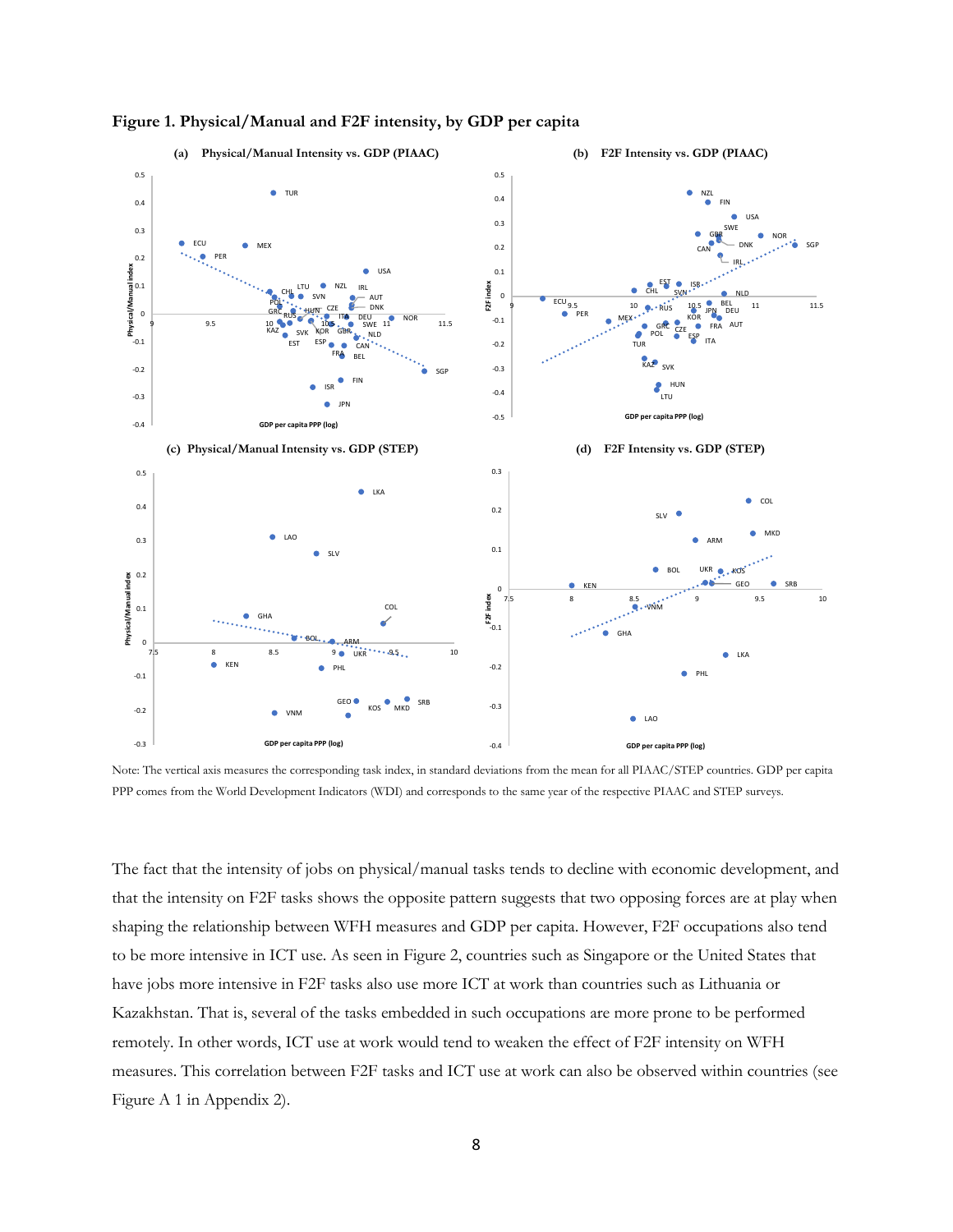

<span id="page-10-0"></span>**Figure 2. ICT use and F2F intensity across countries**

Note: The vertical axis measures the Low ICT use index (a higher value means lower ICT use at work), while the horizontal axis measures F2F contact index (a higher value means more intense F2F contact). Both indexes in standard deviations from the mean for all PIAAC/STEP countries.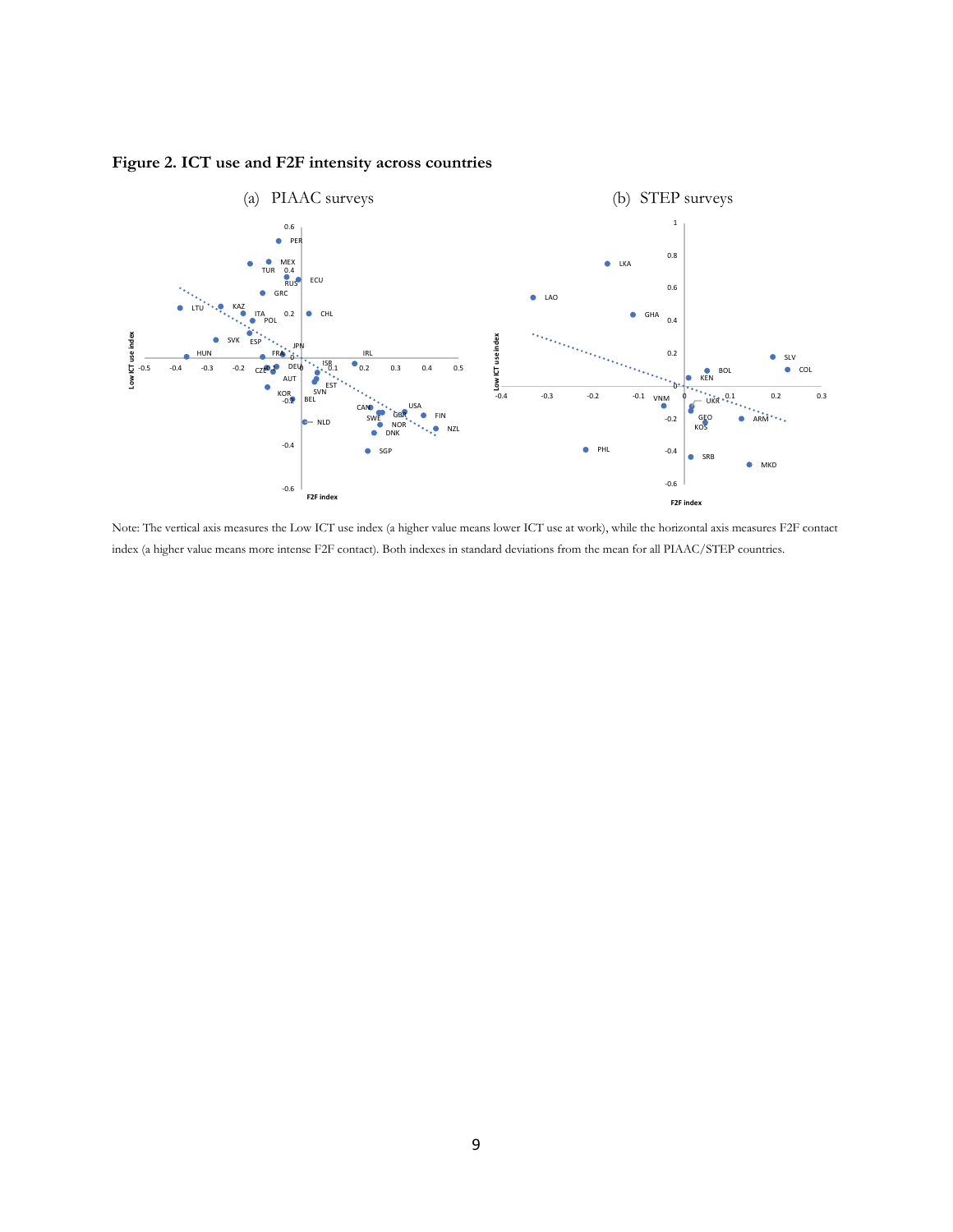<span id="page-11-0"></span>[Figure](#page-11-0) 3 illustrates the importance of distinguishing between ICT use at work and the availability of an internet connection at home. While both variables are highly correlated—i.e. countries where people use more ICT at work also have higher internet connectivity at home—there are some differences, particularly among less developed countries. For instance, Peru, Mexico and Ecuador are closer to the average with respect to ICT use at work, but are lagging more with respect to internet access at home. Accordingly, while the Philippines ranks relatively high in terms of ICT use at work, it has relatively low levels of internet connectivity at home [\(Figure 3](#page-12-0) (b)). Thereby, while their jobs could be amenable to telecommuting based on a tasks approach, poor internet connectivity implies that many workers may not be able to do their jobs at home.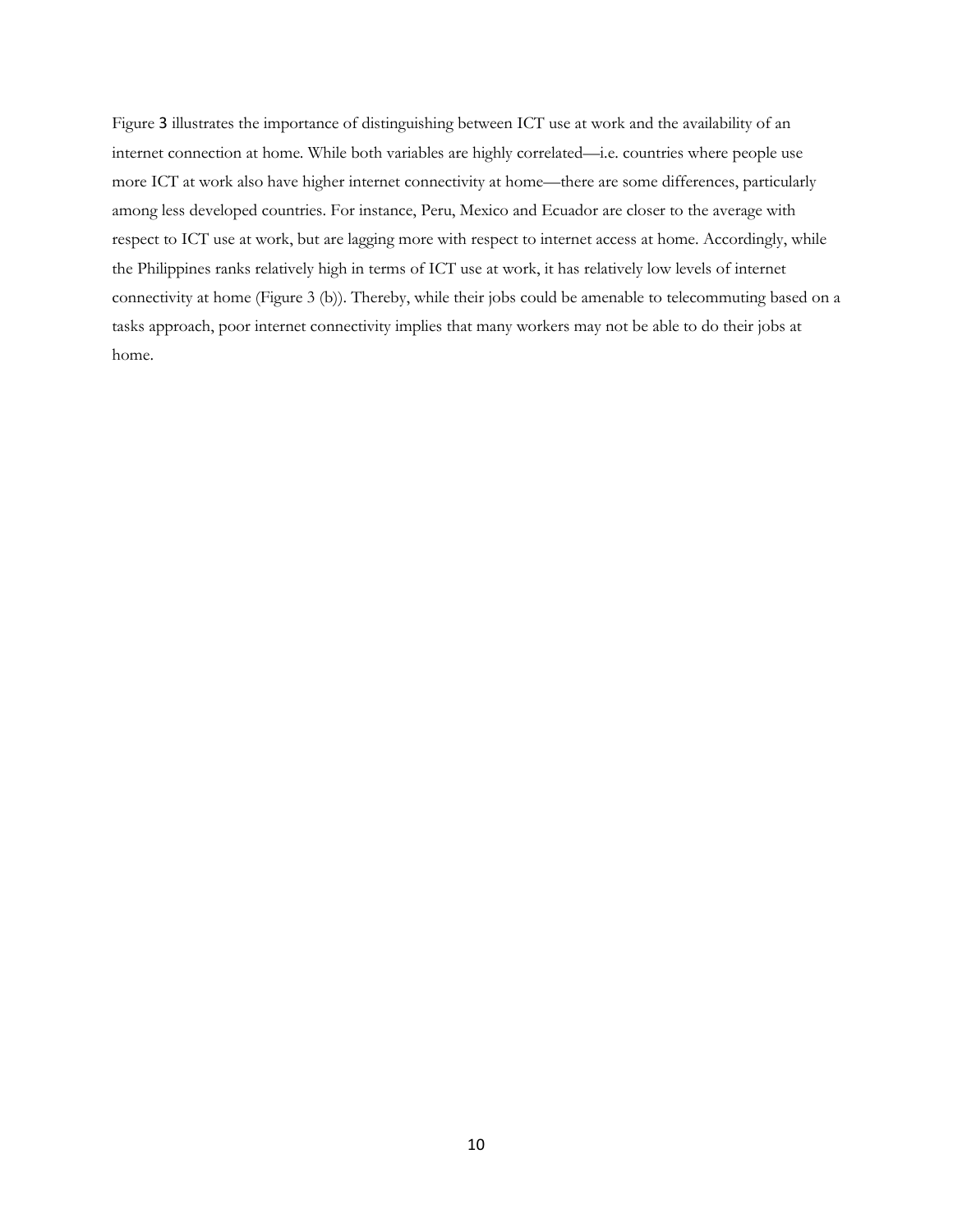#### <span id="page-12-0"></span>**Figure 3. ICT use at work and at home**



Note: The vertical axis measures the Low ICT use index (a higher value means lower ICT use at work), while the horizontal axis measures the Low ICT at home index (a higher value means poorer internet access at home). The variable to measure internet connectivity at home is not available for El Salvador, thereby we use a different approach for this country. We consider that households have internet access at home if they have a computer and fixed telephone access.

When combining the four indexes, we find substantial cross-country variation in the amenability of jobs to working from home. As seen in [Figure 4,](#page-13-0) the most vulnerable countries in the PIAAC sample are Turkey and those from the LAC region. In the STEP sample, countries from the ECA region have jobs more amenable to working from home, while the opposite is true for Sri Lanka, Lao PDR, El Salvador and Ghana. In contrast to Dingel & Neiman (2020a), we find that the United States ranks lower than most OECD countries in terms of its jobs' amenability to working from home. Our findings are consistent with Hardy et al. (2018), who use the PIAAC surveys and find that the United States has more jobs that are more manually intensive than most other countries.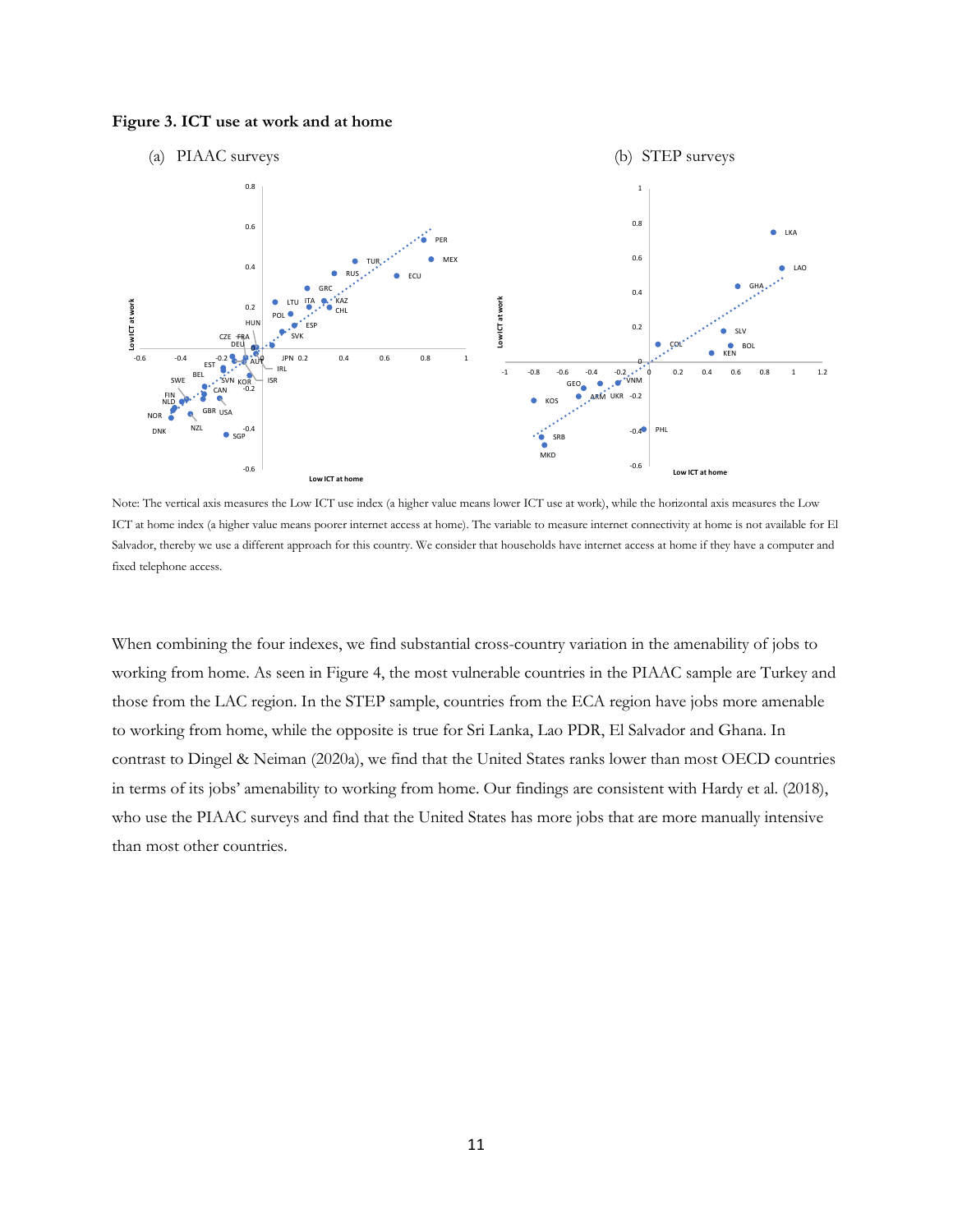

#### <span id="page-13-0"></span>**Figure 4. WFH amenability index across countries.**

Note: Each bar shows the number of standard deviations below/above the mean. A higher value indicates a greater amenability of jobs to working from home. The magnitude of the estimates is not comparable between the PIAAC and STEP datasets.

The difference between our results and those of Dingel & Neiman (2020a) seems to be driven by the fact that while the United States has a higher share of jobs in occupations that are more amenable to working from home than other countries, the tasks associated with these occupations are different across countries and tend to be less favorable to working from home in the United States. [Figure A 2](#page-30-0) in Appendix 2 illustrates this issue using Norway, the United States and Spain as examples. The United States has 61 percent of its jobs in the four occupational categories that are more amenable to WFH, a figure higher than for Norway (55 percent) and Spain (59 percent). If we imputed the US WFH measures to each occupation of these other two countries (as in Dingel & Neiman, 2020a), we would conclude that jobs are more amenable to WFH in the United States. However, when comparing the same occupations across countries, we find that most occupations in the United States are less amenable to WFH than in Norway and Spain. For example, the US WFH index for technicians is far lower than that for Norway and Spain. In other words, these findings illustrate the importance of using measures of tasks that vary across occupations and countries, since occupations are not associated with the same tasks in different economies.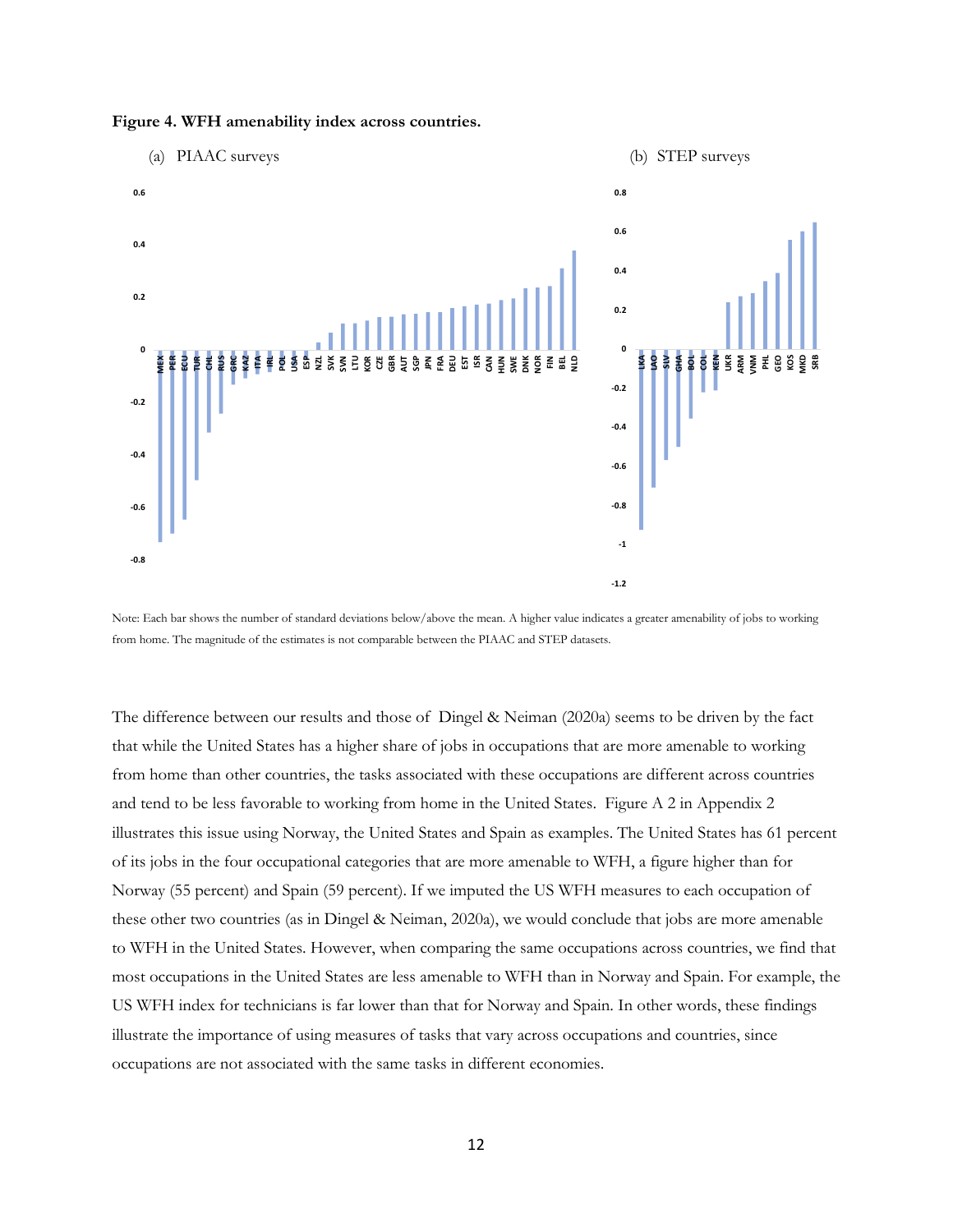Our findings also shed light on the importance of using task measures that vary at the individual level instead of at the occupation level. A simple decomposition shows that less than half of the variation in the WFH index is explained by variation between 4-digit ISCO occupations (see [Table A 2](#page-28-0) in the appendix). Most of the variation in the tasks related to WFH takes place within narrowly defined occupations.

The correlation between economic development and the amenability of jobs to working from home is positive within the PIAAC and STEP datasets. When we also consider the availability of internet access at home, the relative ranking of countries does not change significantly. That is, poorer countries have a lower share of jobs that are amenable to be done at home [\(Figure 5\)](#page-15-0). For example, the Netherlands is 0.38 standard deviations above the average PIAAC country in terms of its jobs' amenability to working from home, while Ecuador and Turkey are 0.65 and 0.5 standard deviations below the average, respectively. In the PIAAC sample, other countries whose jobs are also more amenable to WFH are Belgium and the Nordic countries. In contrast, Peru, Mexico, and Chile have jobs that are more vulnerable in this regard. The correlation between GDP per capita and the WFH measure is negative for the LMPS countries, as Jordan ranks higher in terms of WFH amenability despite having a lower level of GDP per capita. However, this may be explained by Jordan having higher internet penetration than Egypt and Tunisia.<sup>[6](#page-14-0)</sup>

<span id="page-14-0"></span><sup>6</sup> According to data from the World Development Indicators, the share of internet users in the corresponding survey year was 62.3 percent in Jordan, and 46.9 and 46.1 in Egypt and Tunisia, respectively.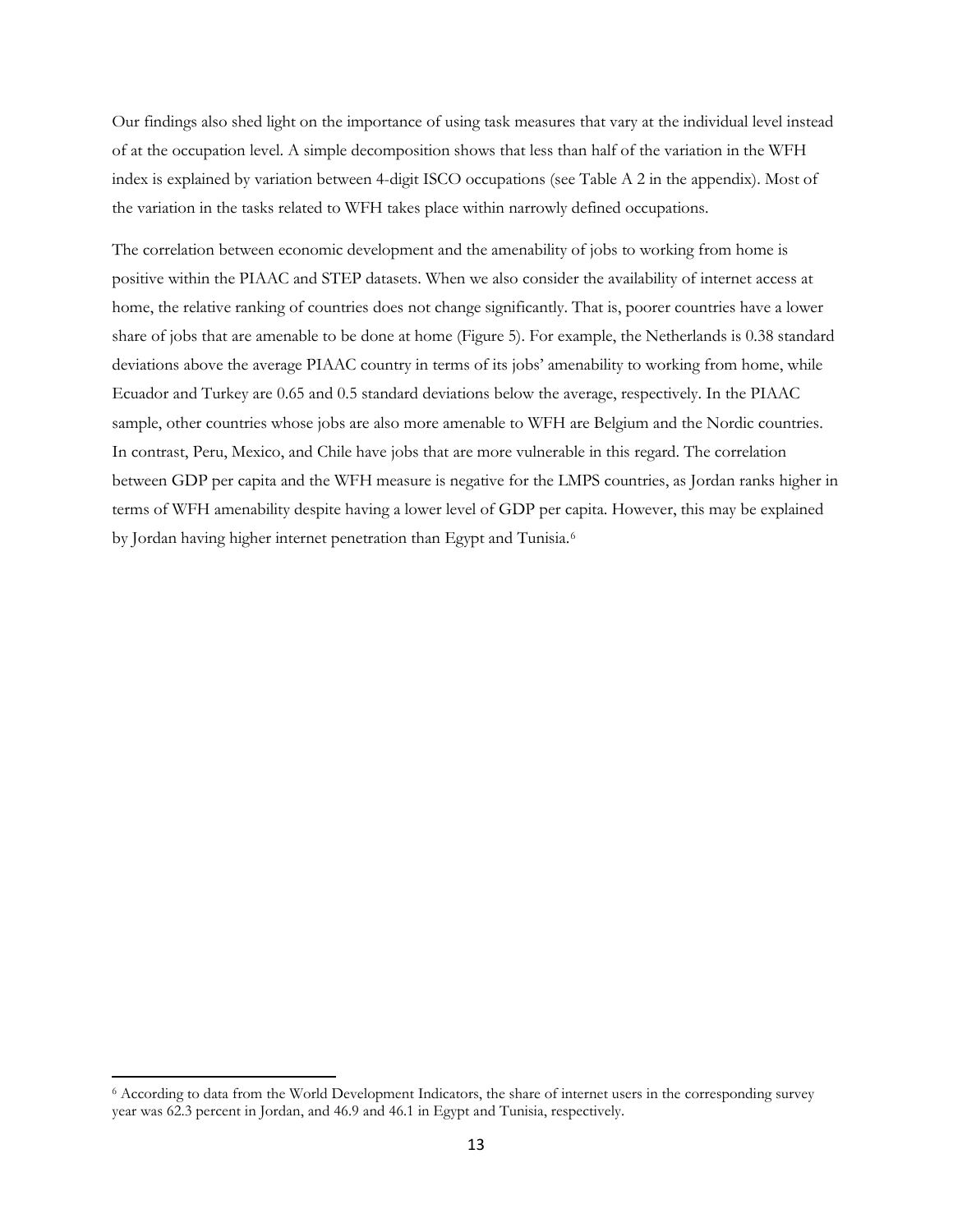<span id="page-15-0"></span>



Note: The vertical axis measures the corresponding task index, in standard deviations from the mean of the (A) PIAAC, (B) STEP and (C) LMPS samples. A higher value indicates that jobs are more amenable to WFH.

#### **3.2 Within-country findings**

There are large disparities in terms of jobs' amenability to working from home within countries. [Figure 6](#page-17-0) shows differences with respect to the average worker for the whole PIAAC, STEP and LMPS data sets.[7](#page-15-1) Across most countries, women are more likely to have jobs more amenable to WFH. This is because they are less likely to have jobs intensive in physical/manual work than men. Educational attainment is strongly linked

<span id="page-15-1"></span><sup>7</sup> Tables showing country-level findings are available in the Online Appendix

<sup>(</sup>http://www.hernanwinkler.com/uploads/5/5/1/1/5511764/appendix\_jobs\_amenability\_to\_wfh\_v13.xlsx).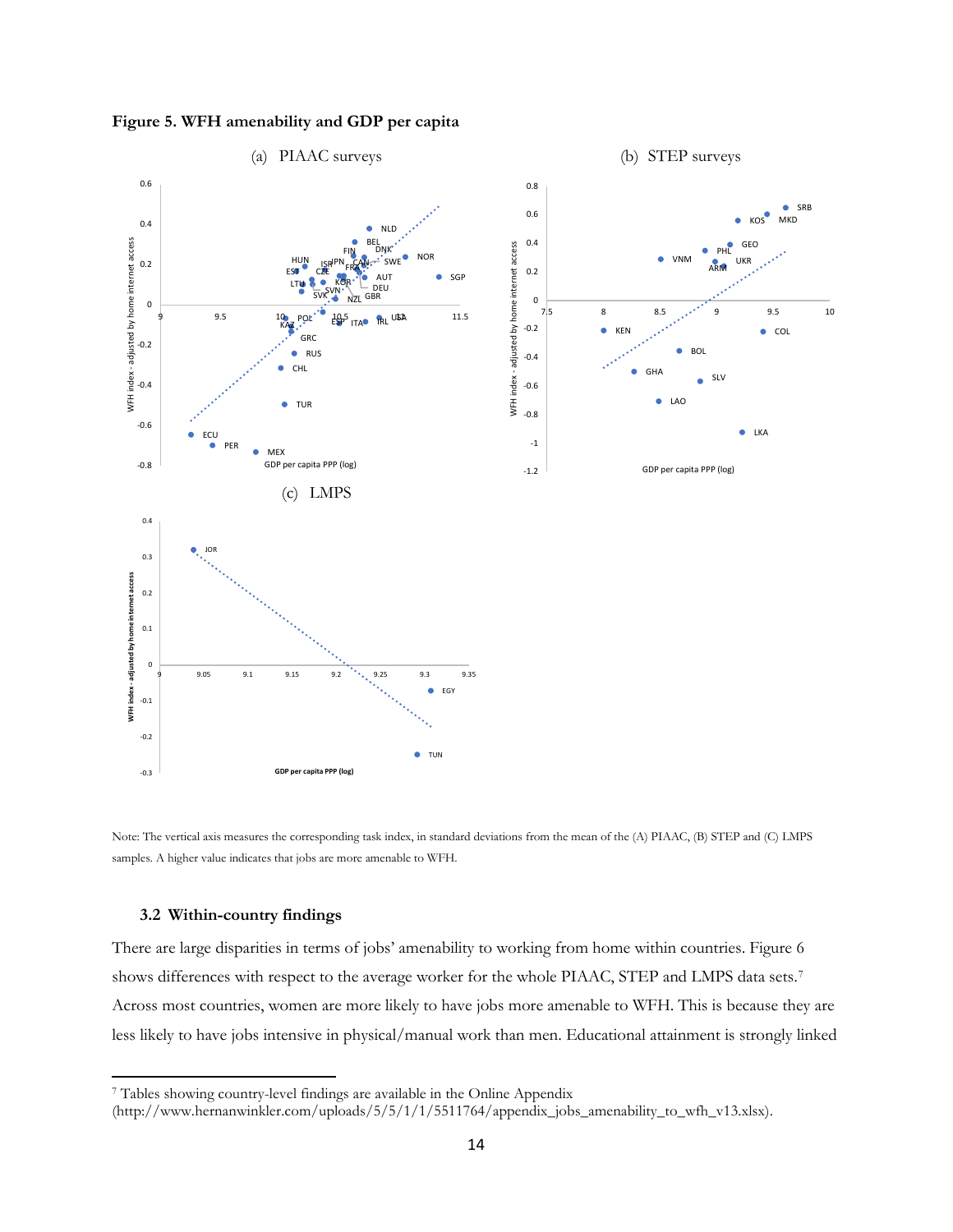to WFH amenability, since college graduates in all 53 countries have jobs more amenable to WFH than their less educated peers.

Older workers are less likely to have jobs' amenable to WFH in most countries, and this is due to a combination of counteracting forces. On the one hand, the F2F intensity increases and ICT use declines with age, which tends to reduce older workers' jobs amenability to WFH. On the other hand, the physical/manual intensity declines with age, making jobs of older workers more amenable to WFH. However, the latter is not strong enough to counteract the role of F2F and ICT tasks for older workers.

Self-employment is associated with lower amenability to WFH in most countries. Their jobs require more physical/manual intensity and require more F2F interaction. On the other hand, they are more likely to use ICT at work than salaried workers, but this factor does not affect their WFH measure to a large extent.

Workers with a formal job—either because they have a contract (PIAAC) or social security contributions (STEP and LMPS)—are more likely to have jobs amenable to WFH than their informal counterparts. This is because informal workers have more physical/manual intensive jobs and lower ICT use at work. This is important because informal workers are less likely to be protected against important risks. For example, subsidies and other forms of assistance during the COVID-19 crisis are easier to implement when using the social insurance infrastructure, which often only includes formal workers.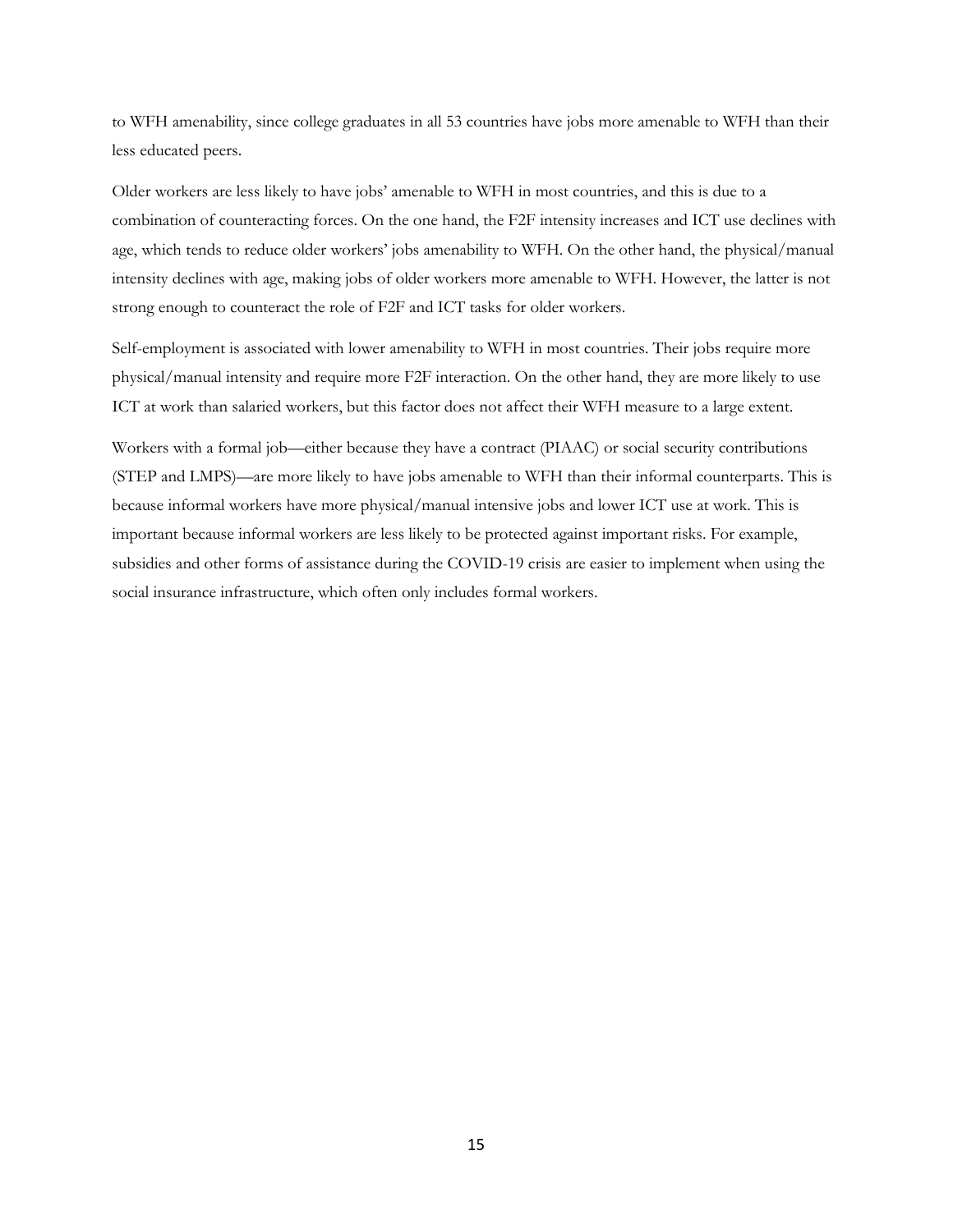

<span id="page-17-0"></span>**Figure 6. WFH (adjusted for home internet access), by individual characteristics.**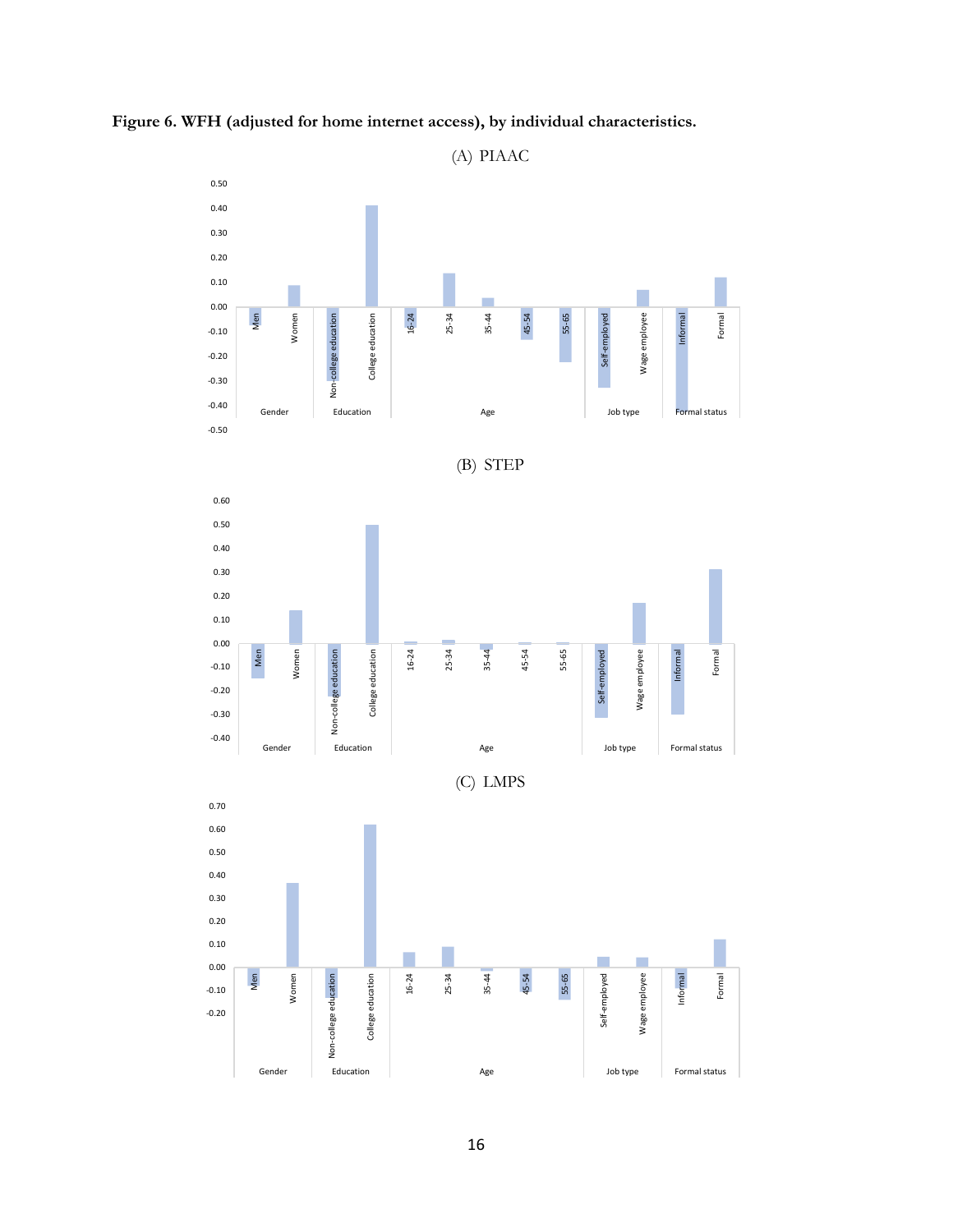Note: The vertical axis measures the WFH index adjusted by internet access at home, in standard deviations from the mean of the (A) PIAAC, (B) STEP and (C) LMPS samples. A higher value indicates that jobs are more amenable to WFH.

The sectors that emerge as more amenable to WFH tend to be the same across most countries in the PIAAC and LMPS data sets. These sectors include ICT, professional services, the public sector, and finance [\(Figure](#page-18-0)  [7\)](#page-18-0). In contrast, jobs in hotels and restaurants, agriculture, construction, and commerce are the least amenable to WFH.



<span id="page-18-0"></span>**Figure 7. WFH index by sector of economic activity, PIAAC sample**

Note: The vertical axis measures the WFH index adjusted by internet access at home, in standard deviations from the mean of the PIAAC sample. A higher value indicates that jobs are more amenable to WFH.

Finally, we regress the WFH index for each data set on individual and job characteristics and confirm that even after controlling for observable characteristics, women, college graduates and salaried workers are more likely to have jobs amenable to WFH than men, lower educated, and self-employed workers [\(Table 3\)](#page-19-0).<sup>[8](#page-18-1)</sup>

<span id="page-18-1"></span><sup>8</sup> Tables showing country-level findings are available in the Online Appendix

<sup>(</sup>http://www.hernanwinkler.com/uploads/5/5/1/1/5511764/appendix\_jobs\_amenability\_to\_wfh\_v13.xlsx).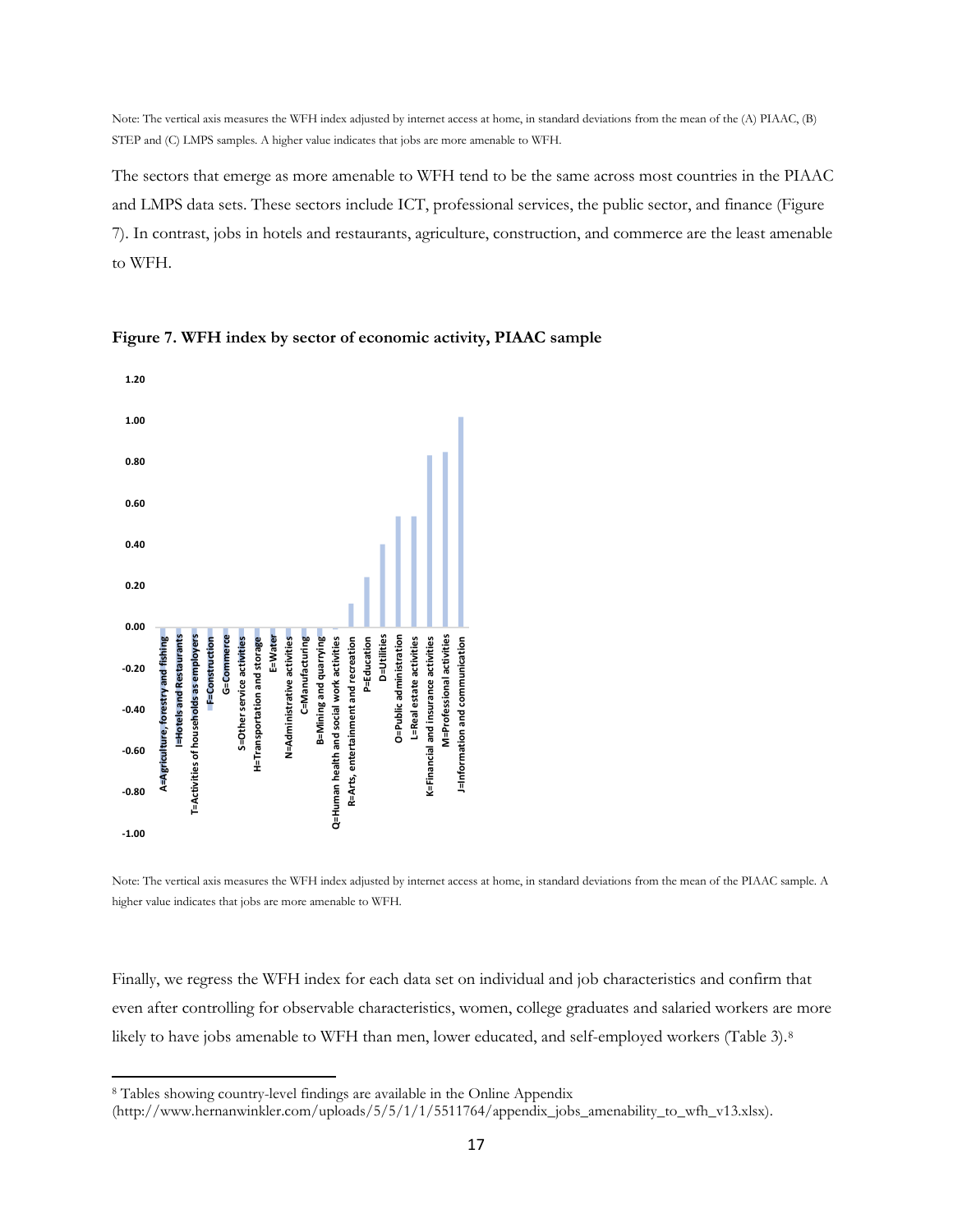Differences in educational attainment predict large gaps in WFH measures: the jobs of college graduates are 0.70 standard deviation more amenable to WFH than those of their less educated counterparts in the PIAAC sample. That figure for the MNA region is 0.61. In all three samples, workers aged 25 and older have jobs less amenable to WFH than those 24 years or younger. In PIAAC countries, the relationship between amenability to WFH and age has an inverted U-shaped pattern, where those aged 25 to 34 years have the jobs most amenable to WFH, while those younger than 25 and older than 55 are at the opposite end. Among countries in the STEP and LMPS data sets, workers in the youngest age bracket have the jobs most amenable to WFH, but there are little differences by age among those aged 25 to 65.

|                   | <b>PIAAC</b>    | <b>STEP</b>    | <b>LMPS</b>    |
|-------------------|-----------------|----------------|----------------|
| Women             | 0.0611          | 0.267          | 0.38           |
|                   | $[0.00613]$ *** | $[0.0108]$ *** | $[0.0167]$ *** |
| College education | 0.702           | 0.487          | 0.615          |
|                   | $[0.00642]$ *** | $[0.0130]$ *** | $[0.0173]$ *** |
| 25-34             | 0.305           | $-0.138$       | $-0.0788$      |
|                   | $[0.0141]$ ***  | $[0.0181]$ *** | $[0.0213]$ *** |
| 35-44             | 0.302           | $-0.177$       | $-0.144$       |
|                   | $[0.0121]$ ***  | $[0.0186]$ *** | $[0.0215]$ *** |
| 45-54             | 0.224           | $-0.200$       | $-0.162$       |
|                   | $[0.0119]$ ***  | $[0.0191]$ *** | $[0.0229]$ *** |
| 55-65             | 0.0747          | $-0.193$       | $-0.139$       |
|                   | $[0.0122]$ ***  | $[0.0213]$ *** | $[0.0292]$ *** |
| Wage employee     | 0.204           | 0.109          | 0.0471         |
|                   | $[0.00870]$ *** | $[0.0127]$ *** | $[0.0155]$ *** |
| Constant          | $-1.045$        | $-0.205$       | $-0.297$       |
|                   | $[0.0264]$ ***  | $[0.0186]$ *** | $[0.0240]$ *** |
|                   |                 |                |                |
| Observations      | 138,954         | 24,085         | 22,088         |
| R-squared         | 0.21            | 0.319          | 0.148          |

<span id="page-19-0"></span>**Table 3. OLS regression of the WFH index (adjusted for home internet access)**

Notes: All models include country fixed effects. Robust standard errors in brackets. \*\*\* p<0.01, \*\* p<0.05, \* p<0.1

#### **4. Concluding Remarks**

This paper provides new evidence on which countries and types of workers have jobs that are less amenable to working from home. Using data from 53 countries on the types of tasks that each person does at work—as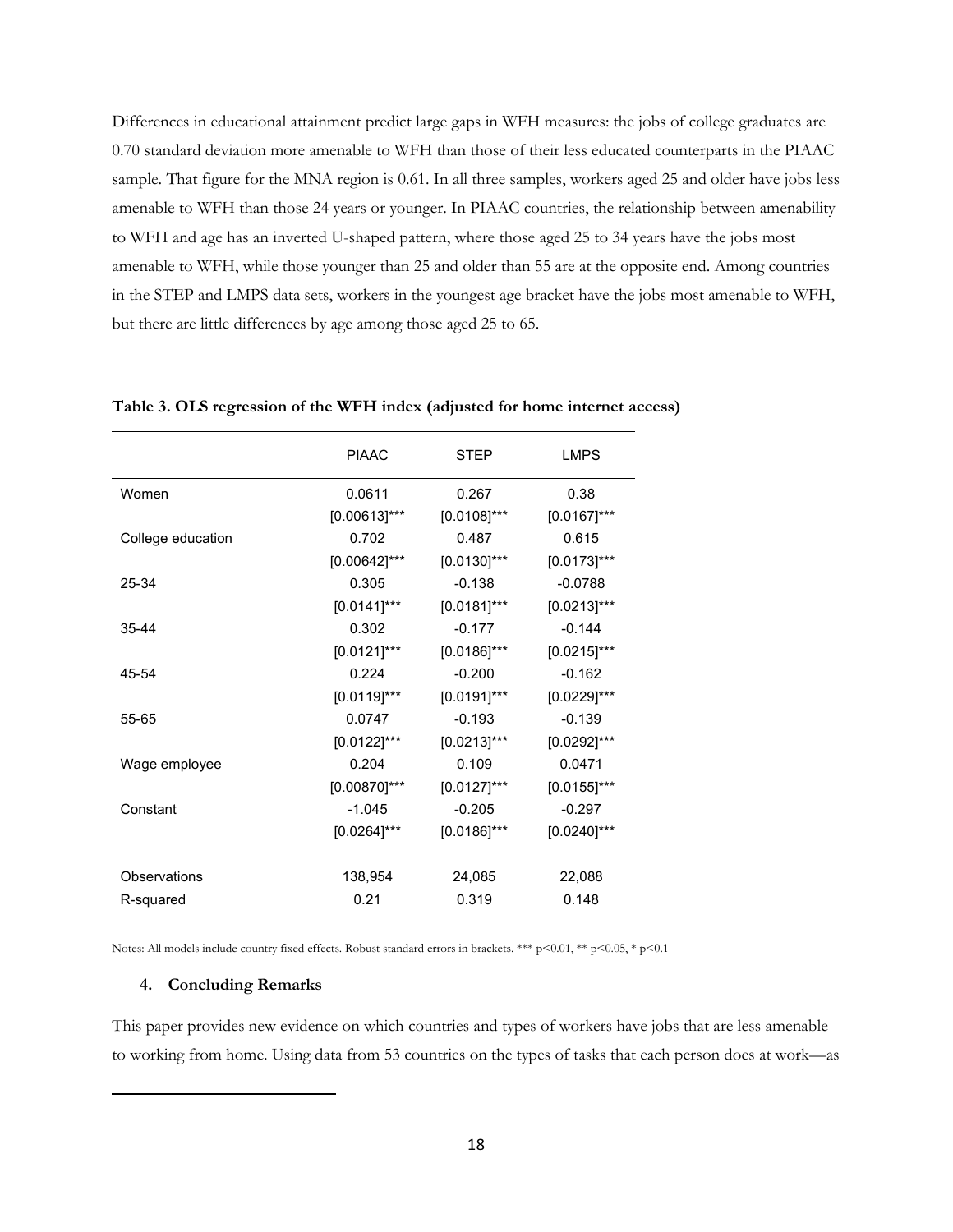opposed to occupation-level measures from the United States—it finds that poorer countries and workers who are male, with lower levels of education, self-employed, and with informal jobs are more vulnerable to social distancing policies, since the nature of their jobs makes them less amenable to working from home. These findings highlight the importance of income protection policies for workers who are not in the formal sector and thereby are less likely to be reached by social protection programs channeled through formal mechanisms. At the same time, it highlights the importance of accelerating ICT adoption to facilitate homebased work when working on-location is not an option. Finally, it shows that using individual information on the tasks that people do at work is important, since occupations capture only half or less of the types of tasks that workers do on-the-job.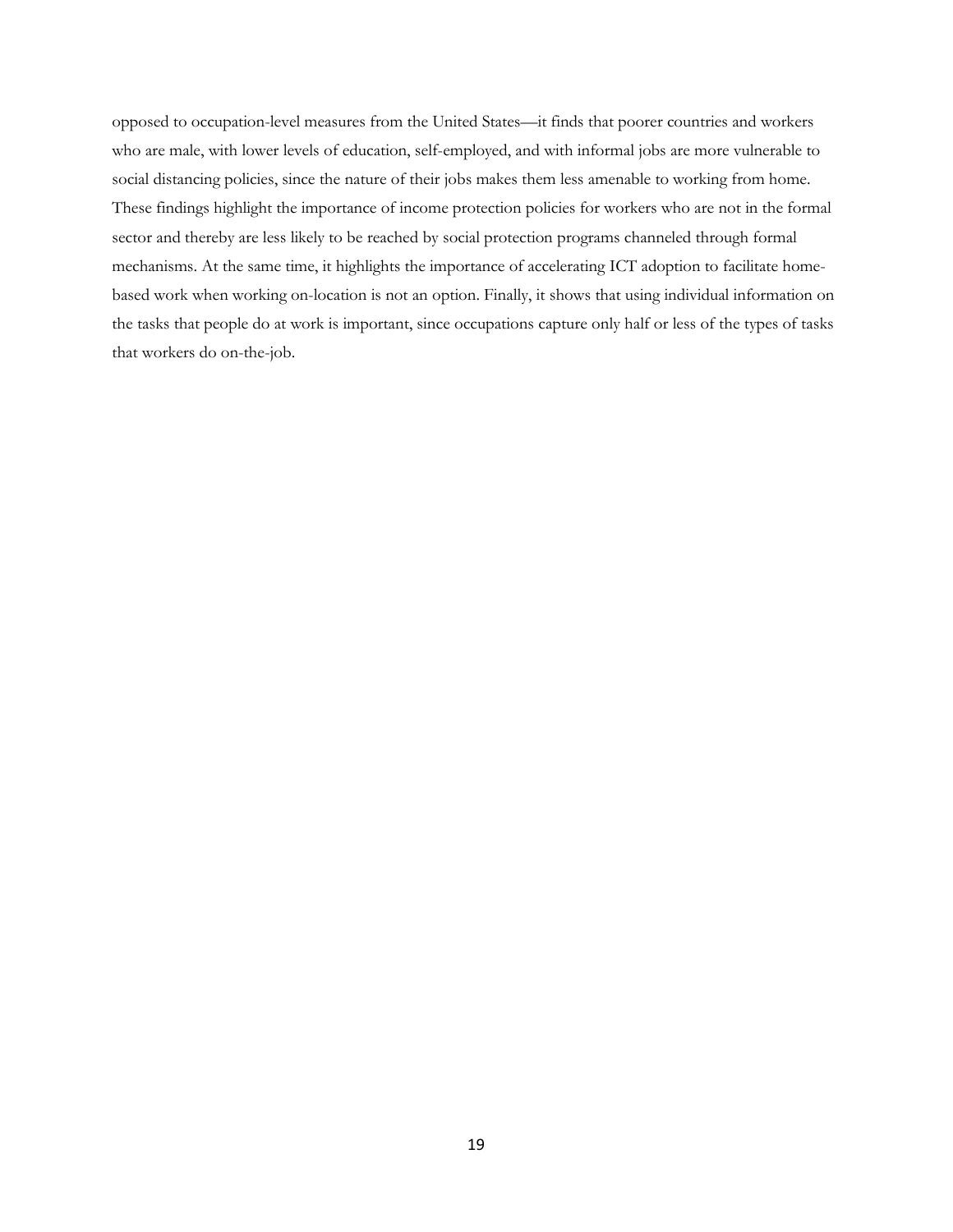#### **REFERENCES**

- Avdiu, B., & Nayyar, G. (2020). When face-to-face interactions become an occupational hazard: Jobs in the time of COVID-19. Retrieved April 22, 2020, from https://www.brookings.edu/blog/futuredevelopment/2020/03/30/when-face-to-face-interactions-become-an-occupational-hazard-jobs-in-thetime-of-covid-19/#cancel
- Dingel, J., & Neiman, B. (2020a). *How many jobs can be done at home?* Retrieved from University of Chicago website: https://bfi.uchicago.edu/wp-content/uploads/BFI\_White-Paper\_Dingel\_Neiman\_3.2020.pdf
- Dingel, J., & Neiman, B. (2020b). How Many Jobs Can be Done at Home? *Centre for Economic Policy Research*. Retrieved from https://cepr.org/active/publications/discussion\_papers/dp.php?dpno=14584
- Garrote Sanchez, D., Gomez Parra, N., Ozden, C., & Rijkers, B. (2020). *Which jobs are most vulnerable to COVID-19? Analysis of the European Union*.
- Hardy, W., Lewandowski, P., Park, A., & Yang, D. (2018). *THE GLOBAL DISTRIBUTION OF ROUTINE AND NON-ROUTINE WORK•*.
- Leibovici, F., Santacreu, A. M., & Famiglietti, M. (2020). Social distancing and contact-intensive occupations. *On the Economy, St. Louis FED*.
- Lo Bello, S., Sanchez-Puerta, L., & Winkler, H. (2019). *From Ghana to America The Skill Content of Jobs and Economic Development*. Retrieved from http://www.worldbank.org/research.
- Mongey, S., Pilossoph, L., & Weinberg, A. (2020). Which Workers Bear the Burden of Social Distancing Policies? *University of Chicago, Becker Friedman Institute for Economics Working Paper*, (2020–51).

Saltiel, F. (2020). *Who Can Work From Home in Developing Countries ?* 1–15.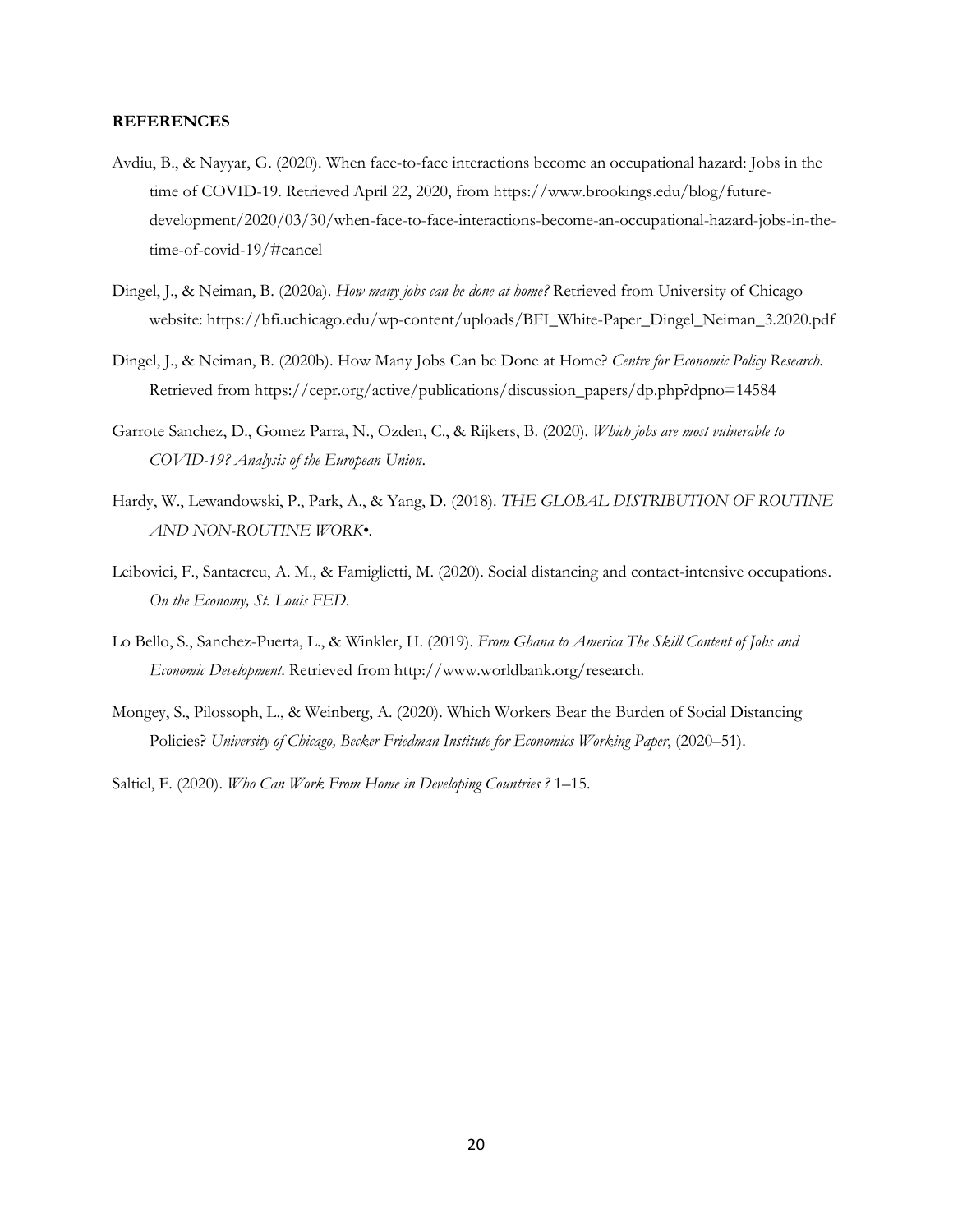#### **Appendix 1. Measuring the amenability of jobs to working from home**

If data constraints did not exist, we argue that the probability that a job can be done at home during the COVID-19 can be modeled as:

$$
Pr(WFH = 1) = F(x, z, \varepsilon)
$$

Where *WFH* is a dummy variable equal to 1 if the job cannot be done at home, and zero otherwise;  $x$  and z are vectors of observable and unobservable variables summarizing characteristics of the job, and  $\varepsilon$  is a random term. The observable characteristics of the job may include the extent to which it requires special equipment, supervision of others, etc. Unobservable characteristics include whether the job is considered essential by local authorities, whether the employer can financially support remote operations, etc. These variables can be summarized in a latent variable  $y^*$ :

$$
y^* = x'\beta + z'\gamma + \varepsilon
$$

Where

$$
WFH = 1 \text{ if } y^* > 0,
$$
  

$$
WFH = 0 \text{ if } y^* \le 0,
$$

The vectors of parameters  $\beta$  and  $\gamma$  can be thought of as weights. For example, lifting heavy items at work may be a more important factor to determine the probability to  $WFH$  than having to repair equipment.

If we observed WFH during the COVID-19 crisis and had information on the job's characteristics  $x$  before the crisis, the vector of parameters  $\beta$  could be estimated using a standard binary choice model. However, since data on *WFH* are not available, we only have data on  $x$  to rank jobs by their likelihood to be done remotely. Thereby, we need to make assumptions about the values of the weights  $\beta$ .

We construct four indices that can be interpreted as latent variables for the probability of not working from home during COVID-19:

- (1) Physical/Manual:  $PH = f(p)$
- (2) Face-to-face:  $F2F = f(f)$
- (3) Low ICT use at work: Low ICT work =  $f(iw)$
- (4) Low ICT at home: Low ICT home =  $f(ih)$

Where  $p, f, iw$  and  $i\hbar$  are vectors of tasks. The Physical/Manual index reflects the fact that some jobs are intensive in tasks that are location-specific and cannot be performed remotely. Examples include low-skilled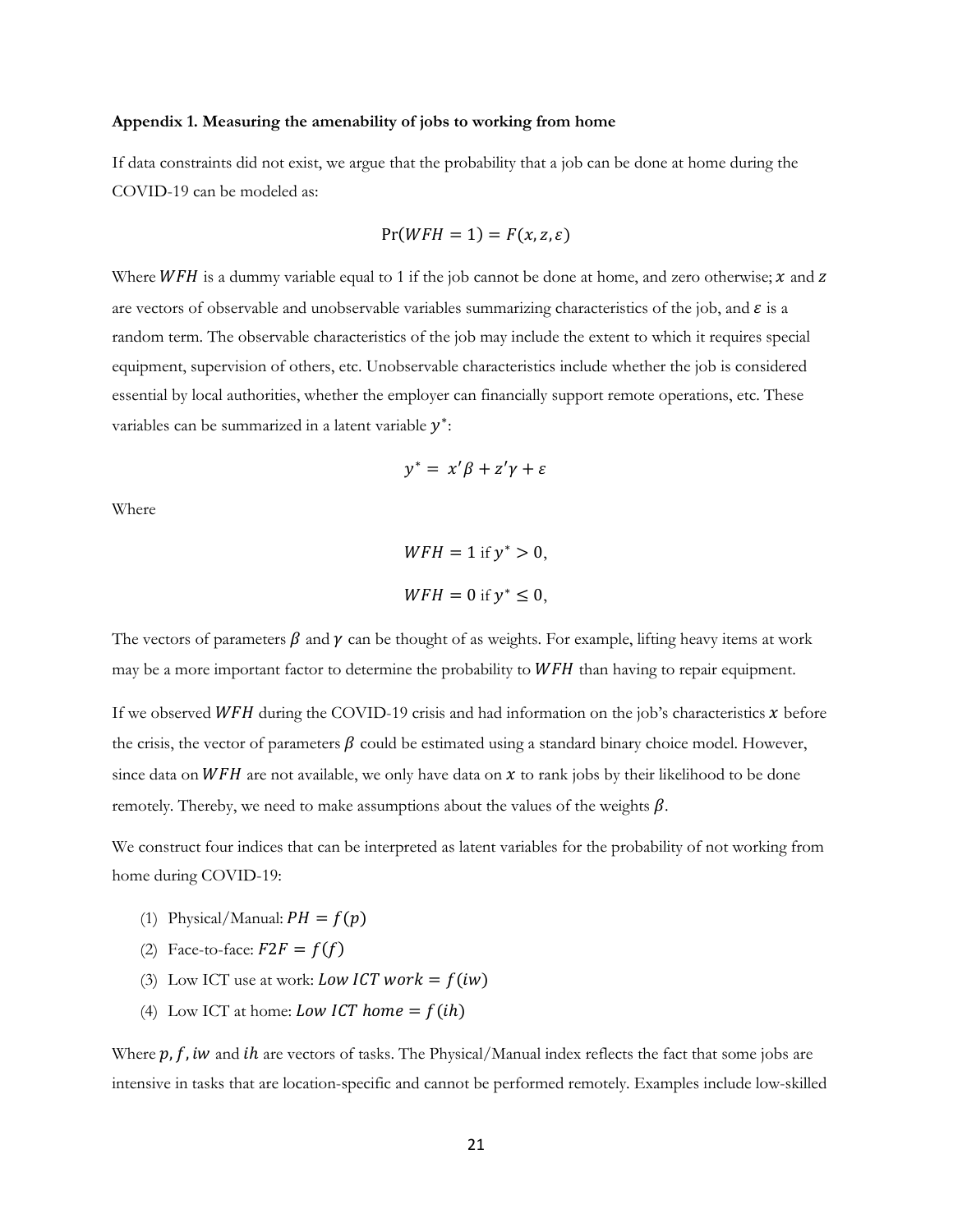jobs in mining, cleaning or in a capital-intensive manufacturing, middle-skilled jobs in equipment repairs, and high-skilled jobs that require specialized equipment such as in laboratory research. The F2F index measures the extent to which jobs require in-person interactions, that is those where the worker must be in the same place as his or her co-worker(s), supervisor, subordinate, customer, public or students.

To distinguish between face-to-face interactions that must be carried out in-person as opposed to those that can be done remotely, we construct a third index to reflect the fact that some of these face-to-face interactions can be done using Information and Communication Technologies (ICT), i.e. the low ICT at work index. Finally, we create a fourth index to capture the availability of an internet connection at home (low ICT at home index).

The  $WFH$  index is a combination of the physical/manual task index, the F2F index, the low ICT at work index and the low ICT at home index. The later captures the lack of internet connectivity at home. This is important since many workers may carry out activities that can be easily done at home, but the lack of connectivity could make it impossible.

A limitation of the data is that ICT use increased dramatically since the time that several of the surveys were collected. Assuming that the share of ICT users remained stable is not consistent with reality, since the share of internet users increased by about 65 percent in low and middle-income countries since 2012, the year of the oldest survey of our dataset.[9](#page-23-0) Thereby, this is another reason for which is not possible to estimate the fraction of jobs that can be conducted currently using ICT. However, under the weaker assumption that the relative use of ICT across countries, types of jobs or workers remained stable over time, we provide new insights on what type of workers and jobs are more vulnerable to social distancing measures.

The components of each vector, for each dataset, are listed in [Table A 1](#page-25-0). We first standardize each variable within each vector with mean zero and variance one. We then proceed to sum up all the variables within each vector and normalize the sum again to have mean zero and variance one. As mentioned above, each component within tasks receives the same weight. All four indexes are constructed so that higher values indicate a lower amenability to WFH. For example, a higher value of the physical/manual index contributes to reduce the amenability to WFH.

Then, we proceed to estimate the WFH index using the standardize indexes PH, F2F, Low ICT work and Low ICT home. We multiply the sum of the four subindexes by -1 so that a higher value of WFH indicates a higher amenability to WFH. Each of these four components are also given equal weights. That is, an increase in one standard deviation in either of the four tasks measures has the same impact on the WFH index. All the

<span id="page-23-0"></span><sup>9</sup> According to data from the World Development Indicators (WDI), the share of internet users in low and middle income countries increased from 26 to 43 percentage points between 2010 and 2017 [\(https://data.worldbank.org/indicator/IT.NET.USER.ZS?locations=XO\)](https://data.worldbank.org/indicator/IT.NET.USER.ZS?locations=XO).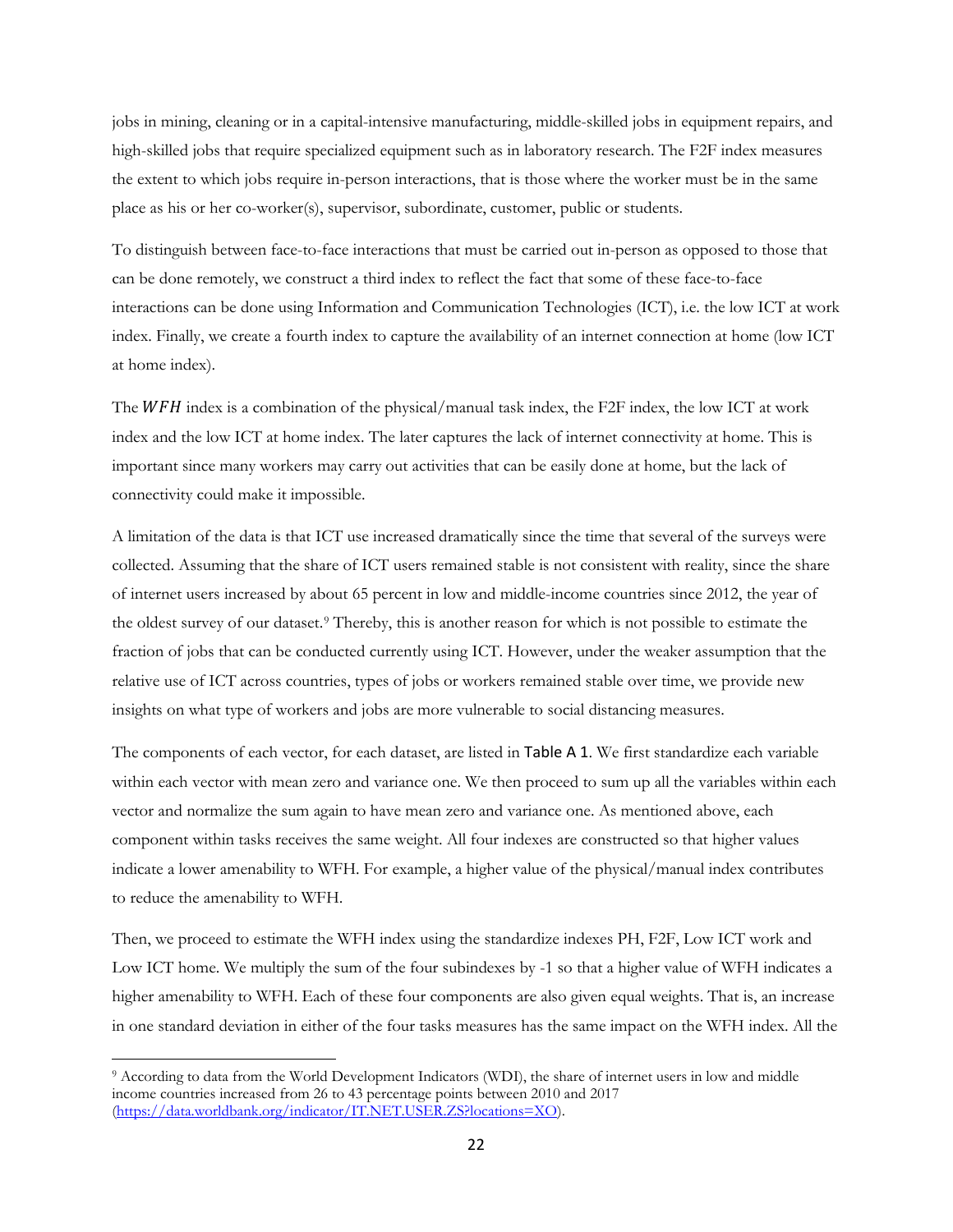standardizations are done within the PIAAC, STEP and LPMS datasets, by pooling the surveys for all the countries, to allow for cross-country comparisons.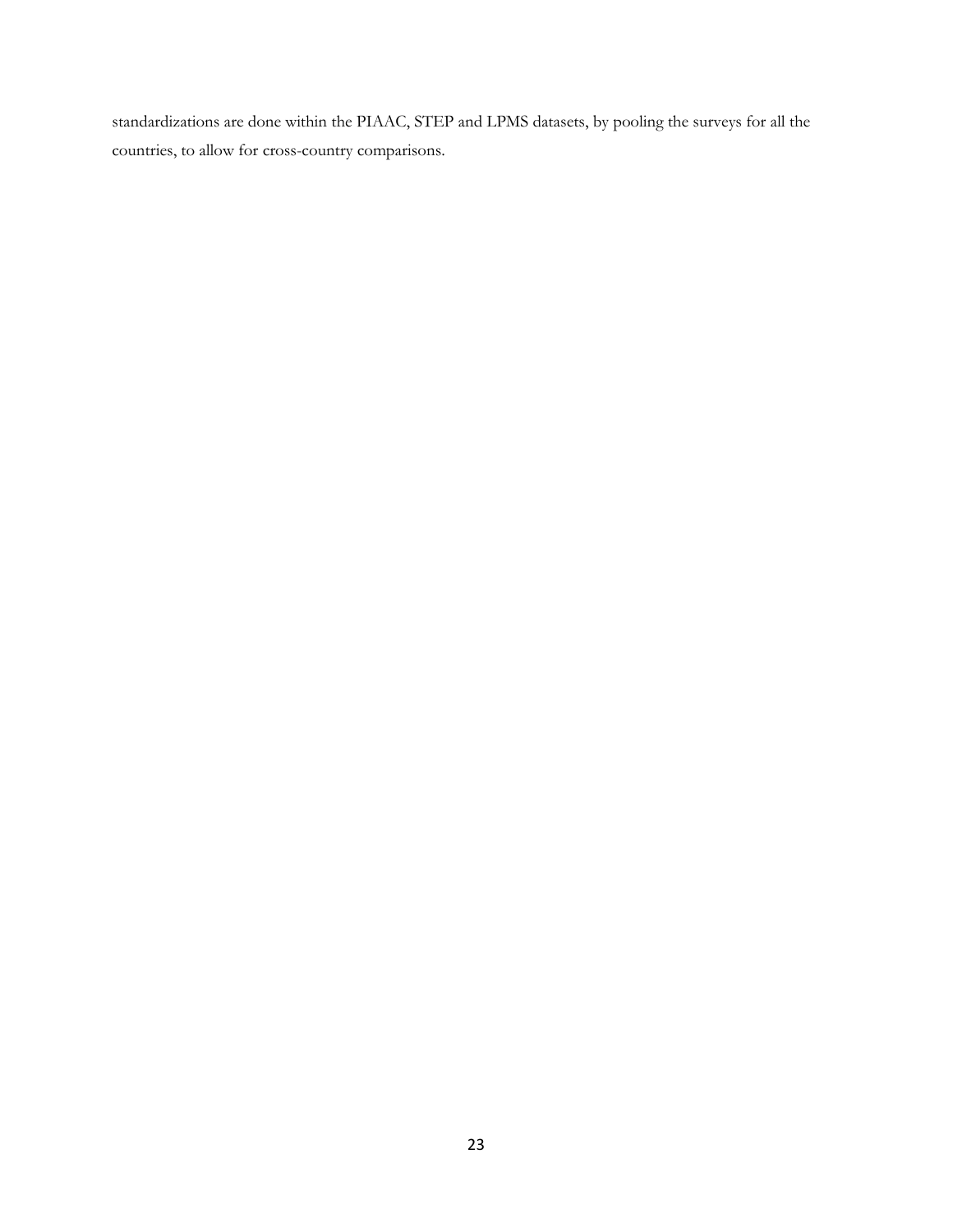#### Appendix 2. Additional tables and figures

#### <span id="page-25-0"></span>**Table A 1. Variables capturing tasks for each dataset**

| Task Index               | Variables                                                                                                                                                                                          | Type of variable |
|--------------------------|----------------------------------------------------------------------------------------------------------------------------------------------------------------------------------------------------|------------------|
| Physical &               | How often does your job usually involve working physically for a long period?                                                                                                                      | Frequency        |
| Manual index             | How often does your job usually involve using skill or accuracy with your hands or fingers?                                                                                                        | Frequency        |
|                          | How often does your job usually involve sharing work-related information with co-workers?                                                                                                          | Frequency        |
|                          | How often does your job usually involve instructing, training or teaching people, individually or in<br>groups?                                                                                    | Frequency        |
| Face-to-face<br>index    | How often does your job usually involve making speeches or giving presentations in front of five or<br>more people?                                                                                | Frequency        |
|                          | How often does your job usually involve selling a product or selling a service?                                                                                                                    | Frequency        |
|                          | How often does your job usually involve advising people?                                                                                                                                           | Frequency        |
|                          | How often does your job usually involve persuading or influencing people?                                                                                                                          | Frequency        |
|                          | How often does your job usually involve negotiating with people either inside or outside your firm or<br>organisation?                                                                             | Frequency        |
|                          | Do you use a computer in your job? This includes cellphones and other hand-held electronic devices<br>that are used to connect to the internet, check e-mails etc.                                 | Yes/No           |
|                          | In your job, how often do you usually use email?                                                                                                                                                   | Frequency        |
|                          | In your job, how often do you usually use the internet in order to better understand issues related to<br>your work?                                                                               | Frequency        |
| Low ICT at work<br>index | In your job, how often do you usually conduct transactions on the internet, for example buying or<br>selling products or services, or banking?                                                     | Frequency        |
|                          | In your job, how often do you usually use spreadsheet software, for example Excel?                                                                                                                 | Frequency        |
|                          | In your job, how often do you usually use a word processor, for example Word?                                                                                                                      | Frequency        |
|                          | In your job, how often do you usually use a programming language to program or write computer code?                                                                                                | Frequency        |
|                          | In your job, how often do you usually participate in real-time discussions on the internet, for example<br>online conferences, or chat groups?                                                     | Frequency        |
|                          | In everyday life, how often do you usually use email?                                                                                                                                              | Frequency        |
|                          | In everyday life, how often do you usually use the internet in order to better understand issues related<br>to, for example, your health or illnesses, financial matters, or environmental issues? | Frequency        |
|                          | In everyday life, how often do you usually Conduct transactions on the internet, for example buying or<br>selling products or services, or banking?                                                | Frequency        |
| Low ICT at<br>home index | In everyday life, how often do you participate in real-time discussions on the internet, for example<br>online conferences or chat groups?                                                         | Frequency        |
|                          | In everyday life, how often do you use spreadsheet software, for example Excel?                                                                                                                    | Frequency        |
|                          | In everyday life, how often do you use a word processor, for example Word?                                                                                                                         | Frequency        |
|                          | In everyday life, how often do you use a programming language to program or write computer code?                                                                                                   | Frequency        |
|                          | Physical & Manual index                                                                                                                                                                            |                  |
|                          | Face-to-face index                                                                                                                                                                                 |                  |
| WFH adjusted<br>index    | Low ICT at work index                                                                                                                                                                              |                  |
|                          | Low ICT at home index                                                                                                                                                                              |                  |
|                          | (multiplied by -1)                                                                                                                                                                                 |                  |

#### **A. PIAAC Surveys**

Note: PIAAC surveys also collect information on whether a person manage or supervise other workers and about the proportion of time cooperating or collaborating with coworkers. The supervision variable only applies to self-employed people. The cooperation/collaboration variable has several missing values in all countries. We decided not to include any of these two variables in the F2F index.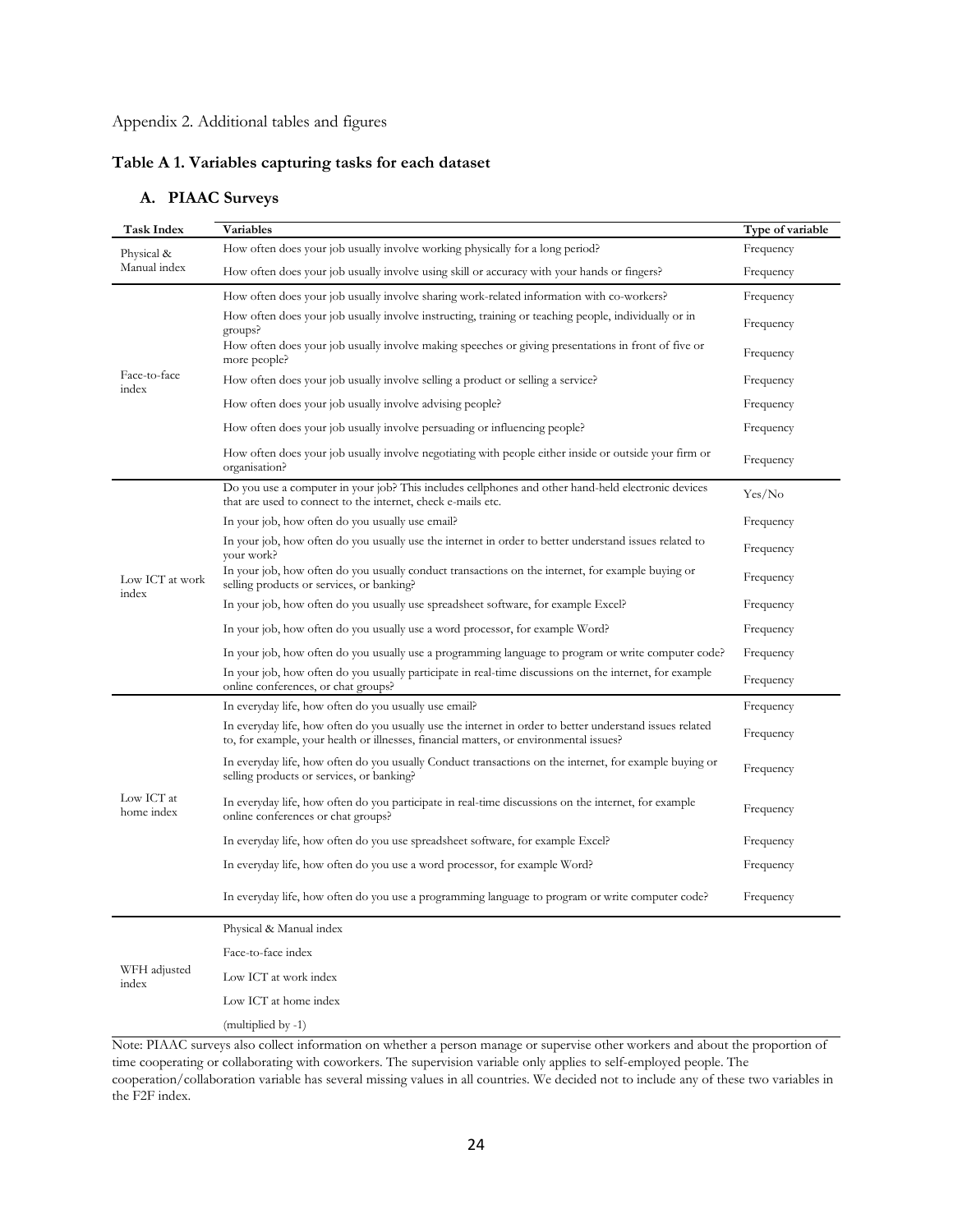## **B. STEP Surveys**

| <b>Task Index</b>               | <b>Variables</b>                                                                                                                                                                                                                                                                                     | Type of variable                                |
|---------------------------------|------------------------------------------------------------------------------------------------------------------------------------------------------------------------------------------------------------------------------------------------------------------------------------------------------|-------------------------------------------------|
| Physical &<br>Manual index      | As part of this work do you regularly have to lift or pull anything weighing at least 50 lbs?                                                                                                                                                                                                        | Yes/No                                          |
|                                 | What number would you use to rate how physically demanding your work is?                                                                                                                                                                                                                             | Frequency                                       |
|                                 | As part of this work do you repair / maintain electronic equipment?                                                                                                                                                                                                                                  | Yes/No                                          |
|                                 | As part of this work do you operate or work with any heavy machines or industrial<br>equipment?                                                                                                                                                                                                      | Yes/No                                          |
| Face-to-face<br>index           | As part of this work, do you have any contact with people other than co-workers, for<br>example with customers, clients, students, or the public?                                                                                                                                                    | Yes/No                                          |
|                                 | As a normal part of this work do you direct and check the work of other workers<br>(supervise)?                                                                                                                                                                                                      | Yes/No                                          |
|                                 | Using any number from 1 to 10, where 1 is little involvement or short routine<br>involvements, and 10 means much of the work involves meeting or interacting for at least<br>10-15 minutes at a time with a customer, client, student or the public, what number<br>would you use to rate this work? | Frequency                                       |
| Low ICT at                      | As part of this work do you (did you) regularly use a telephone, mobile phone, pager or<br>other communication device?                                                                                                                                                                               | Yes/No                                          |
| work index                      | As part of your work do you(did you) use a computer?                                                                                                                                                                                                                                                 | Yes/No                                          |
|                                 | How often do you (did you) use a computer at work?                                                                                                                                                                                                                                                   | Frequency                                       |
| Low ICT at<br>home index        | Does anybody in the household own (in working condition) any internet<br>connection/internet access?                                                                                                                                                                                                 | Yes/No (all<br>countries except EL<br>Salvador) |
|                                 | Does anybody in the household own (in working condition) a computer?                                                                                                                                                                                                                                 | $Yes/No$ (El<br>Salvador)                       |
|                                 | Does anybody in the household own (in working condition) a fixed telephone line?                                                                                                                                                                                                                     | $Yes/No$ (El<br>Salvador)                       |
|                                 | Physical & Manual index                                                                                                                                                                                                                                                                              |                                                 |
| <b>WFH</b><br>adjusted<br>index | Face-to-face index                                                                                                                                                                                                                                                                                   |                                                 |
|                                 | Low ICT at work index                                                                                                                                                                                                                                                                                |                                                 |
|                                 | Low ICT at home index                                                                                                                                                                                                                                                                                |                                                 |
|                                 | (multiplied by -1)                                                                                                                                                                                                                                                                                   |                                                 |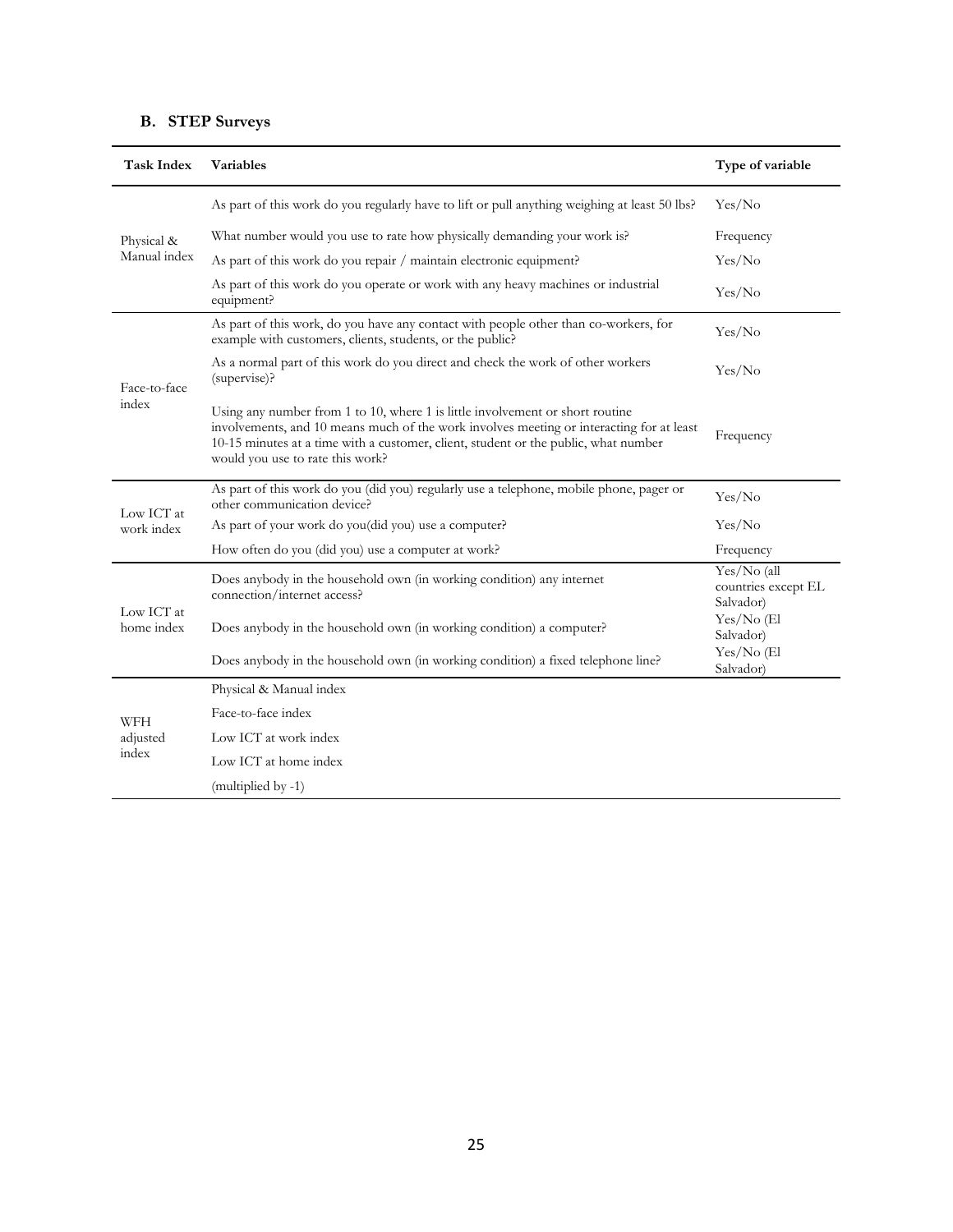## **C. LMPS**

| <b>Task Index</b>          | <b>Variables</b>                                   | Type of variable |
|----------------------------|----------------------------------------------------|------------------|
|                            | Are you exposed to bending for a long time?        | Yes/No           |
| Physical & Manual<br>index | Does your job require physical fitness?            | Yes/No           |
|                            | Is the individual engaged in a craft-related job?  | Yes/No           |
| Face-to-face index         | Does your job require supervising others?          | Yes/No           |
| Low ICT at work            | Do you use a computer in your work?                | Yes/No           |
| index                      | If so, is this computer connected to the internet? | Yes/No           |
|                            | Do you have access to internet at home?            | Yes/No           |
| Low ICT at home<br>index   | Does your family have internet connection?         | Yes/No           |
|                            | Does your family own a wireless internet router?   | Yes/No           |
|                            | Physical & Manual index                            |                  |
|                            | Face-to-face index                                 |                  |
| WFH adjusted index         | Low ICT at work index                              |                  |
|                            | Low ICT at home index                              |                  |
|                            | (multiplied by -1)                                 |                  |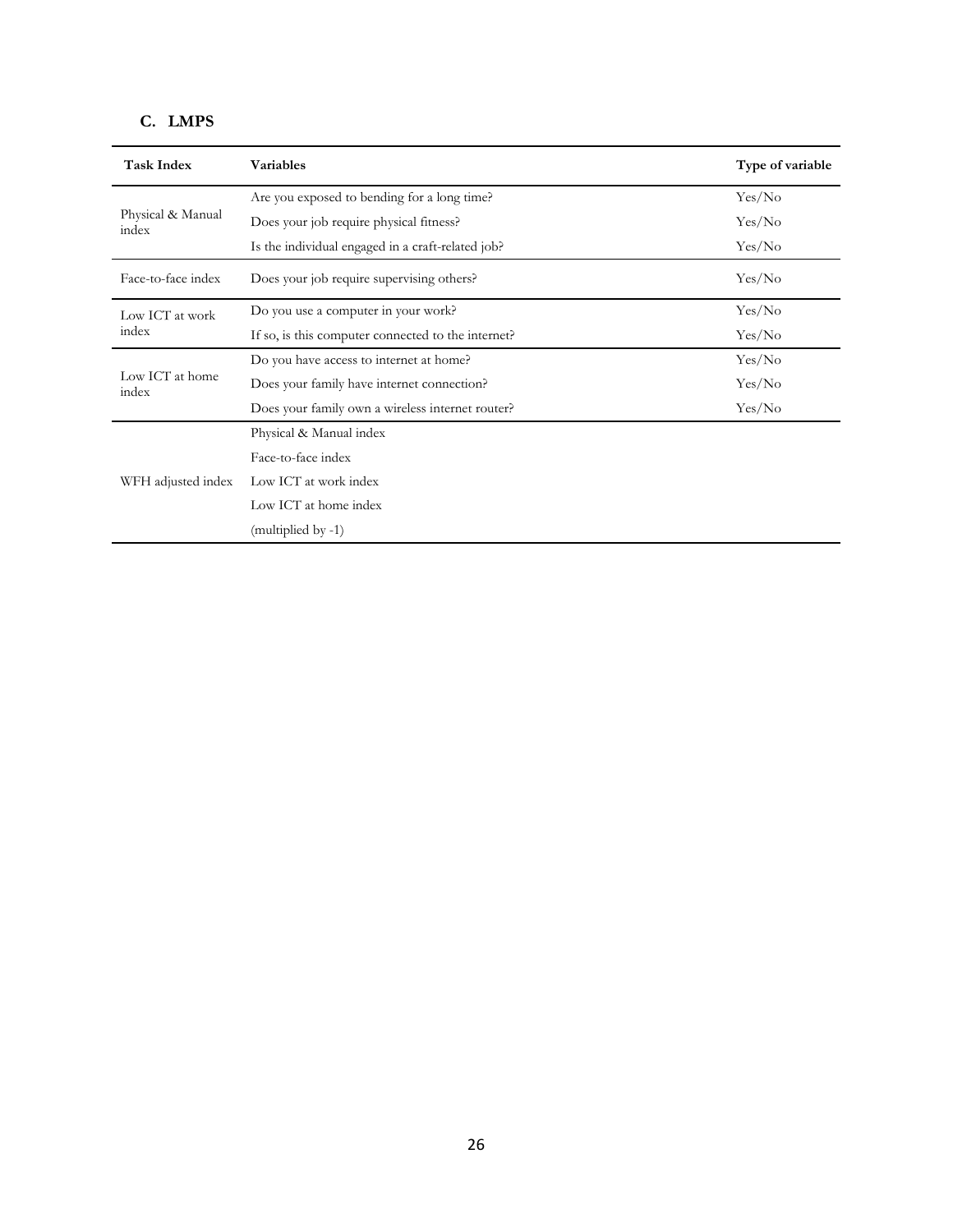|                           | Peru    | UK      |
|---------------------------|---------|---------|
| Physical-manual           |         |         |
| Explained variance        | 1098.1  | 2470.79 |
| Unexplained variance      | 3192.94 | 3103.47 |
| Total                     | 4291.04 | 5574.27 |
| Explained %               | 26%     | 44%     |
| Unexplained %             | 74%     | 56%     |
| <b>ICT</b> Reverse        |         |         |
| <b>Explained</b> variance | 3165.28 | 1723.52 |
| Unexplained variance      | 2922.33 | 2241.61 |
| Total                     | 6087.61 | 3965.13 |
| Explained %               | 52%     | 43%     |
| Unexplained %             | 48%     | 57%     |
| Face-to-face              |         |         |
| Explained variance        | 1947.61 | 1854.37 |
| Unexplained variance      | 3080.34 | 3175.28 |
| Total                     | 5027.95 | 5029.65 |
| Explained %               | 39%     | 37%     |
| Unexplained %             | 61%     | 63%     |
| Work-from-home            |         |         |
| Explained variance        | 2187.99 | 2191.44 |
| Unexplained variance      | 3246.55 | 2636.51 |
| Total                     | 5434.54 | 4827.94 |
| Explained %               | 40%     | 45%     |
| Unexplained %             | 60%     | 55%     |

<span id="page-28-0"></span>**Table A 2. Between-within occupations variance decomposition of task indexes**

Note: Estimated using an OLS regression of each task index on a set of 4-digit ISCO dummy variables. The Between-occupations component is the share explained by the model, while the Within-occupations component is the unexplained variance (the residuals).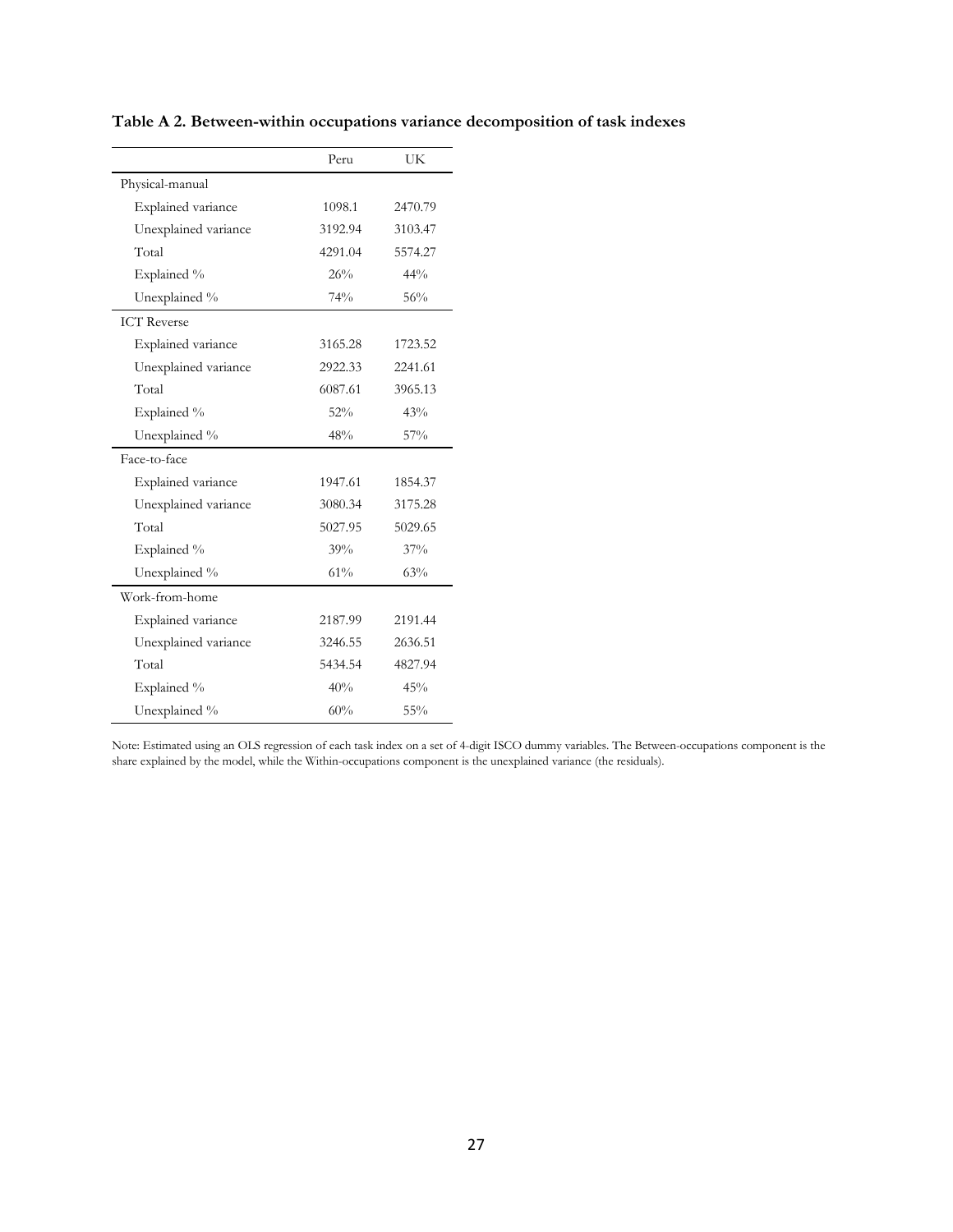

<span id="page-29-0"></span>**Figure A 1. F2F intensity and ICT use at work, variation across occupations and countries**

Note: PIAAC sample. Each bubble shows the average F2F and Low ICT use at work index for each 1-digit ISCO occupation and country. The size of the bubble is proportional to the employment share of each occupation in the country. The task indexes are residuals of a regression on country fixed effects, to net out average cross-country differences.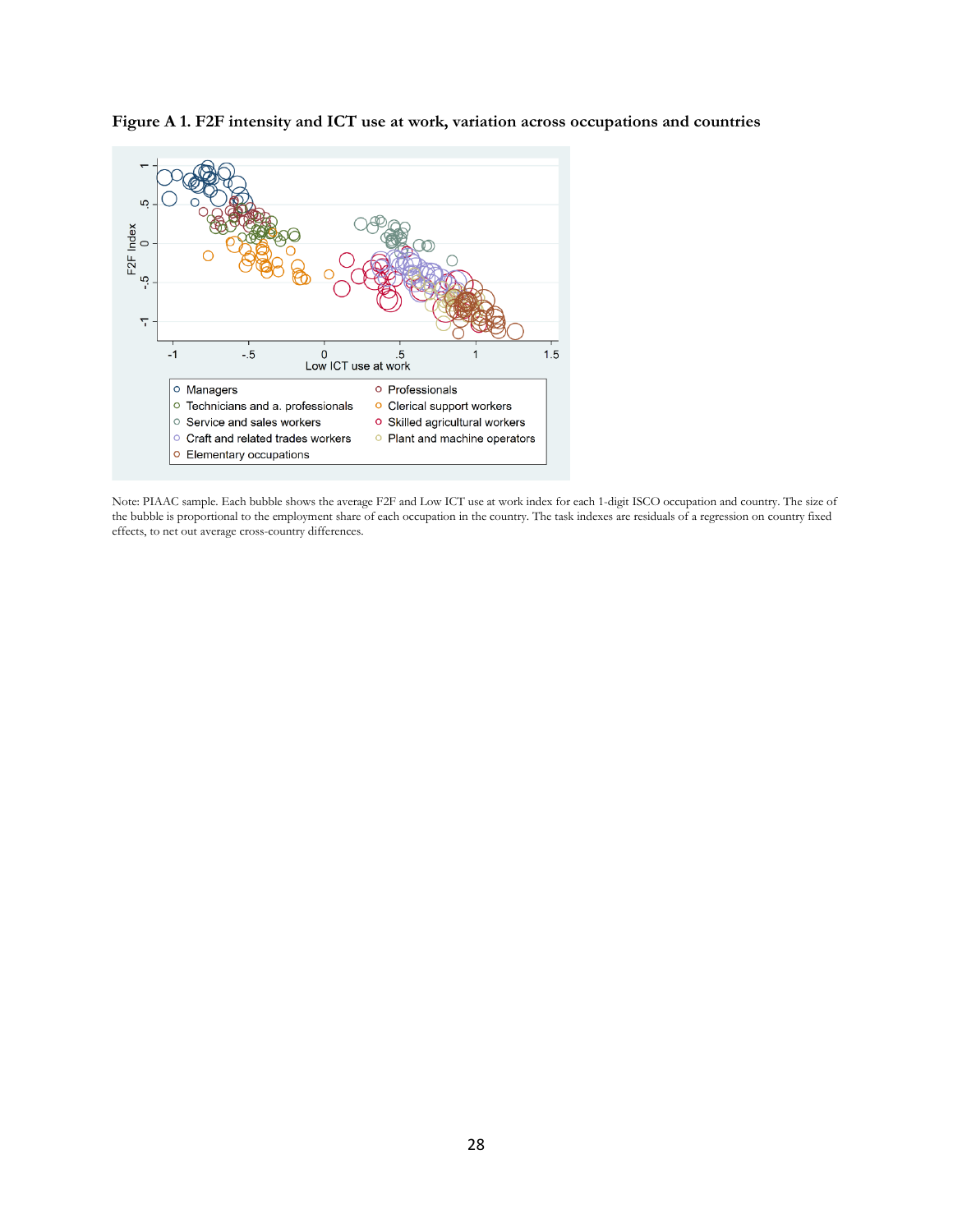

<span id="page-30-0"></span>**Figure A 2. WFH index and occupational shares in Norway, US and Spain** 



(b) Occupation structure (% of total employment)

■ Norway ■ United States ■ Spain